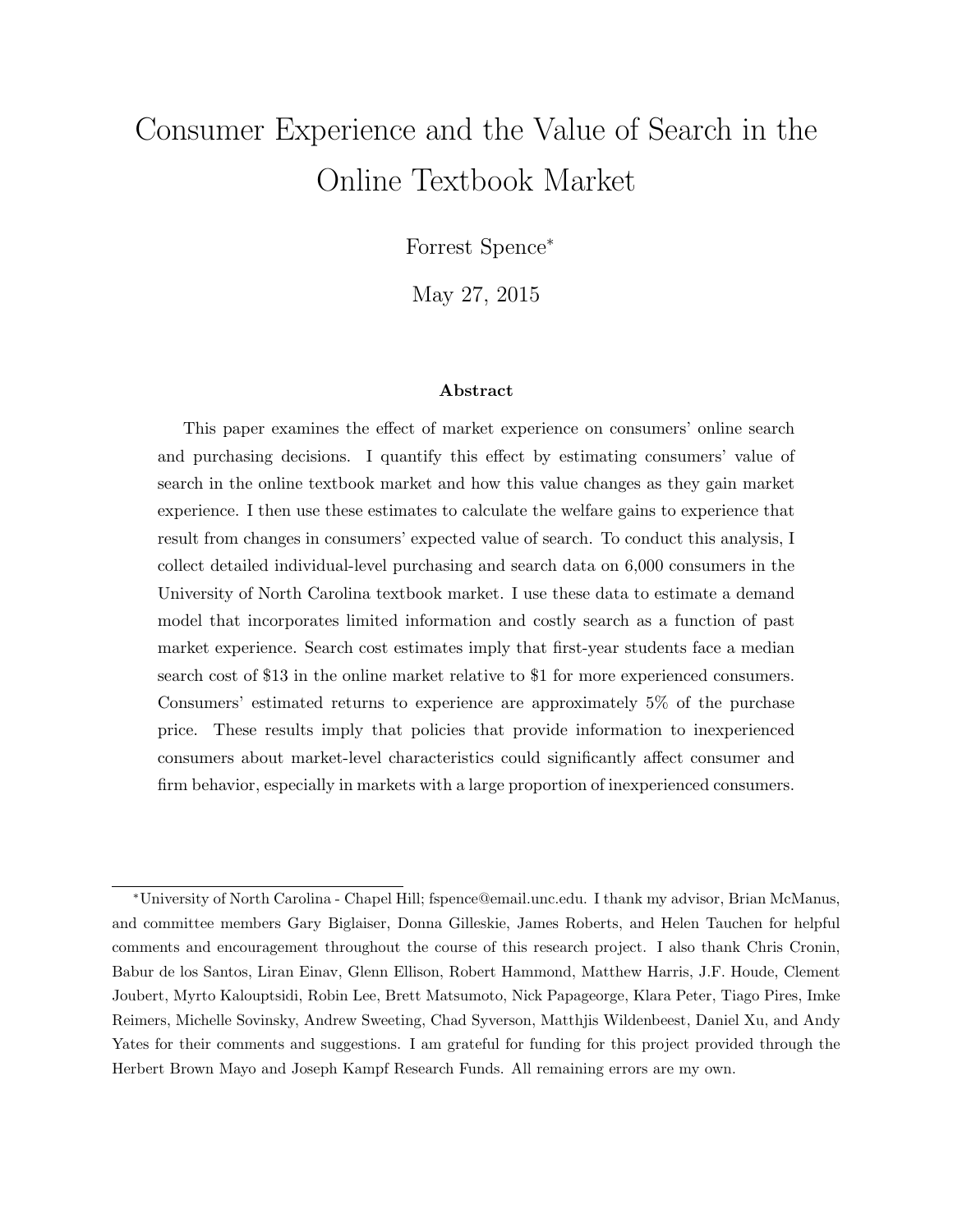# 1 Introduction

First-time consumers in a market face several challenges. Information on the existence of retailers, the products they offer, and the prices and characteristics of these products are all costly to obtain. As consumers repeatedly participate in a market and interact with other market participants, they may acquire information about characteristics of the market that are common across all consumers. This paper investigates how consumers' decisions to search across retailers change as they learn about these market-level characteristics.

A considerable amount of research in the economics and marketing literatures focuses on how individuals learn about match-specific characteristics (e.g., Erdem and Keane, 1996; Ackerberg, 2003), but little work has been done to understand how individuals learn about characteristics of a market as a whole. For instance, [Crawford and Shum](#page-33-0) [\(2005\)](#page-33-0) examine the importance of individuals' uncertainty about the efficacy of anti-ulcer medications (a matchspecific characteristic). However, consumers may also face uncertainty about the availability of alternative medications, which retailers offer these medications, and the distribution of retailers' prices (market-level characteristics).

From a policy perspective, it is important to distinguish whether consumers are learning primarily about match-specific or market-level characteristics. Informational policies can be used to alleviate uncertainty about market-level characteristics, but will be ineffective at changing behavior in markets where the consumers primarily face uncertainty regarding match-specific characteristics. In order to evaluate the potential value of informational policies in a market, it is critical to understand if there are systematic differences in behavior across consumers that result from learning about market-level characteristics. If these differences exist, policies that provide consumers with information about market-level characteristics can increase the rate of learning for inexperienced consumers in a market and improve consumer outcomes. This may be particularly effective in markets where a large proportion of the consumers have made relatively few purchases (e.g., durable goods or health care markets).

Experience appears to play a large role in consumer decision-making in the college textbook market. First-year students (generally first-time participants) tend to purchase their textbooks at university bookstores much more frequently than upper-year students (experienced participants). All participants in the market are generally provided with information about the campus bookstore, but may significantly differ in the amount of information they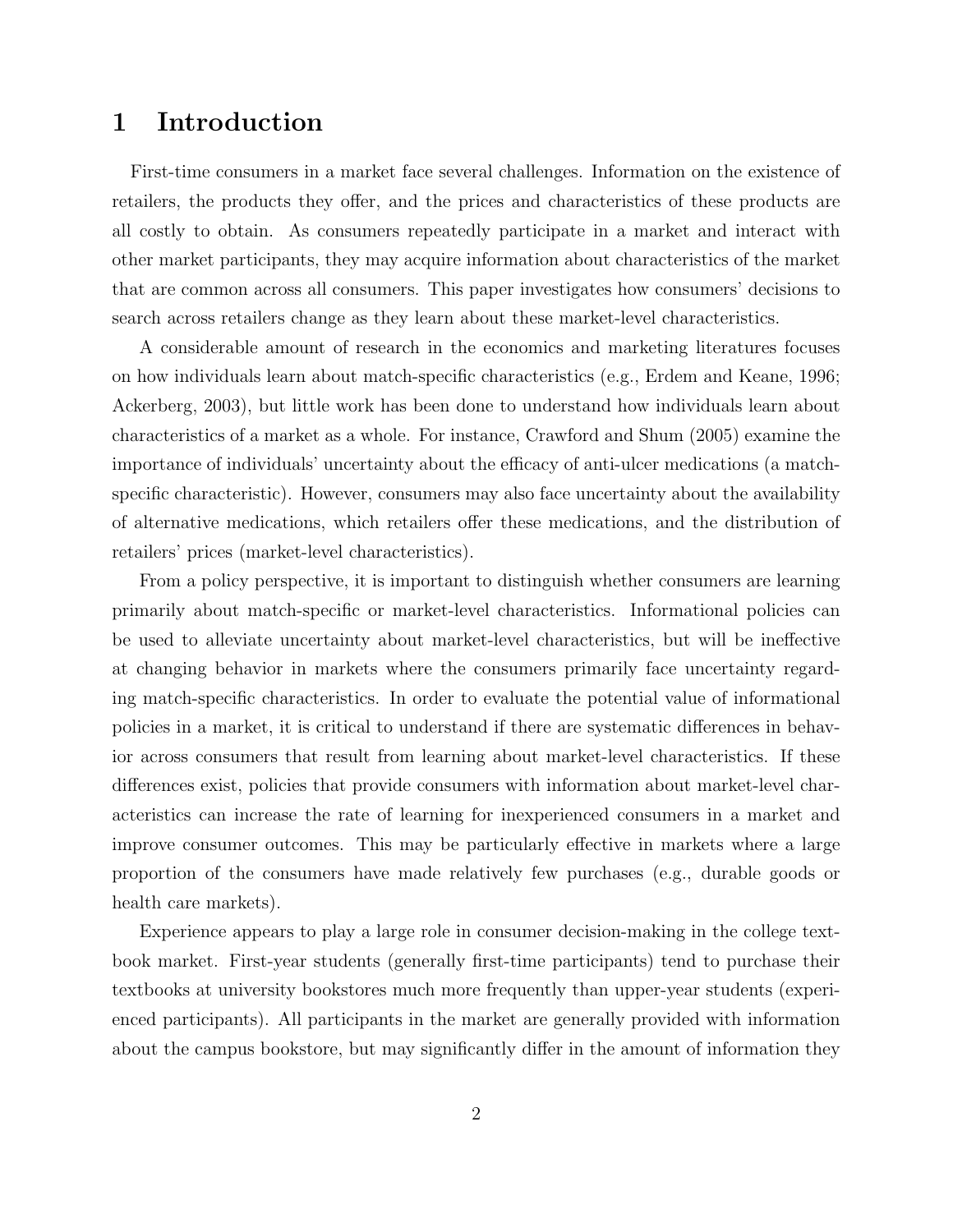have about alternatives available outside of the campus bookstore. In particular, experienced consumers may have learned characteristics of the online market through repeated participation that changes their purchasing behavior.

As consumers gain information about the online market, this affects their decision to engage in search across retailers. The incentives to engage in search are broadly defined as consumers' value of search: consumers' beliefs about the benefits of search minus the cost of engaging in search. This paper contributes to the literatures on consumer search and learning by evaluating the level of heterogeneity in consumers' value of search, the degree to which this value varies by experience gained through repeated participation in a market, and the benefits consumers receive from increased information about characteristics of the online textbook market.

This paper makes a policy contribution by calculating the potential welfare gains that would result from eliminating the gap in consumers' expected value of search in the online market across experience levels. If experience leads to less uncertainty about the availability of online retailers, their reliability, and their prices, policies that provide information to consumers can increase the rate of learning over characteristics of the online market, thereby removing welfare gaps attributable to differences in experience. Policies that have similar effects have been enacted at several public and private universities such as NYU and the University of Texas; these campus bookstores use software designed by Verba, Inc. to provide students with prices from the campus bookstore and numerous online retailers.

Differences in search behavior across experience levels may be the result of consumers learning about characteristics of the market. However, in order to identify the difference in search behavior that is attributable to differences in consumers' expected value of search, it is necessary to rule out competing hypotheses for the observed difference in search and purchasing behavior. In the college textbook market, this difference could be due to a number of factors that are correlated with experience: who typically pays for the textbook, tastes for quality or retailers, previous online purchasing behavior, the types of courses taken, and beliefs about the value of textbooks among other things. I account for these factors by collecting detailed individual-level data on 6,000 consumers in the University of North Carolina – Chapel Hill (UNC) textbook market using online questionnaires.<sup>[1](#page-2-0)</sup> These

<span id="page-2-0"></span><sup>1</sup>Each questionnaire was tailored to a specific course and textbook assignment. Instructors electronically distributed questionnaire links to students in their courses. Student participation was voluntary and encouraged through the opportunity to win cash prizes. This project received approval from the UNC IRB.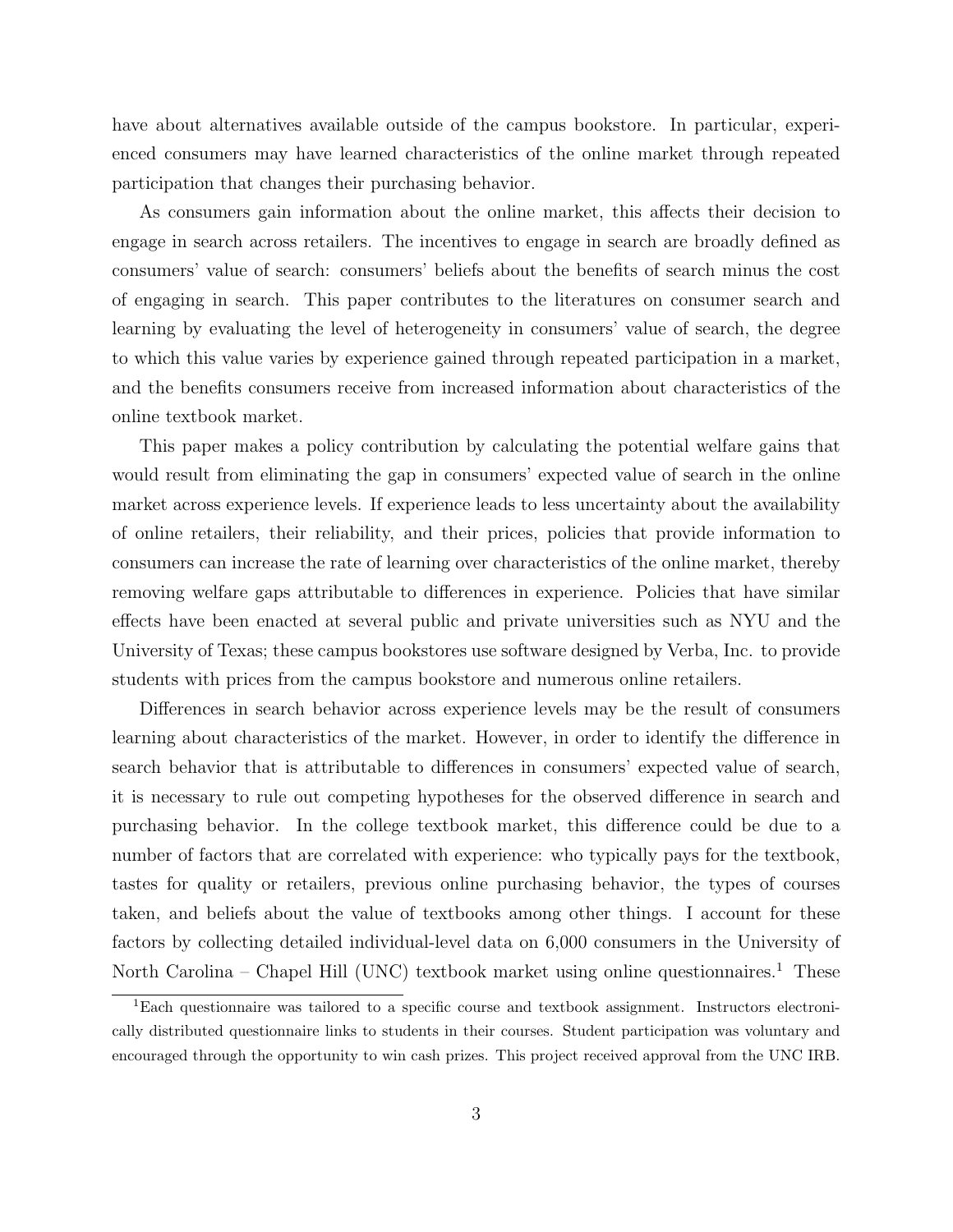data span four semesters and more than 700 independent course-sections. Each observation contains the following information: whether and how the student obtained the assigned textbook, who paid or offered to pay for it, the student's online search behavior and past purchasing behavior, the student's price expectations, and his or her stated preferences regarding bookstore shopping and textbook conditions. In order to evaluate the benefits of search in the online market, I also scrape daily price data from 13 online textbook retailers across two academic calendar years. These data allow me to approximate the empirical distribution of prices across online retailers during the time period considered. I supplement these data with information provided by the university registrar and university bookstore.

In the data I find that inexperienced consumers are significantly less likely to search online retailers than their more experienced counterparts, despite the potential for substantial savings. The price of a new and used textbook from Amazon.com was approximately 30% lower on average than the price of the same textbook from the campus bookstore. This difference in prices was nearly identical for textbooks assigned to first-year students and upper-year students, but first-year students were 18% less likely to search online retailers. Reduced-form results suggest that search behavior is significantly different across experience levels even after controlling for differences in budgets, past experience purchasing online, reported tastes for online and bookstore shopping, and course characteristics.

In order to calculate the value of search across experience levels, I estimate a model of demand with limited information and costly search similar to Hortaçsu and Syverson [\(2004\)](#page-34-0) and [Hong and Shum](#page-33-1) [\(2006\)](#page-33-1). In the model, consumers face a decision for one assigned textbook. They have full information about the price and characteristics of the campus bookstore alternatives (new, used, and rental), but face limited information about characteristics of textbooks sold in the online market. In particular, they face uncertainty over prices and their unobservable preference shocks for alternatives in the online market prior to making the search decision (although they know their joint distribution with certainty). Prices and preference shocks are revealed if the consumer pays a known search cost. This search cost is drawn from a distribution that depends on a number of observable factors including previous online shopping experience, experience in the textbook market, and reported confidence in the reliability of the online textbook market.

The majority of the learning literature identifies changes in information by assuming consumers' beliefs follow a Bayesian updating process. In contrast, I identify learning in a reduced-form manner similar to [Ackerberg](#page-33-2) [\(2001\)](#page-33-2). I follow the the majority of other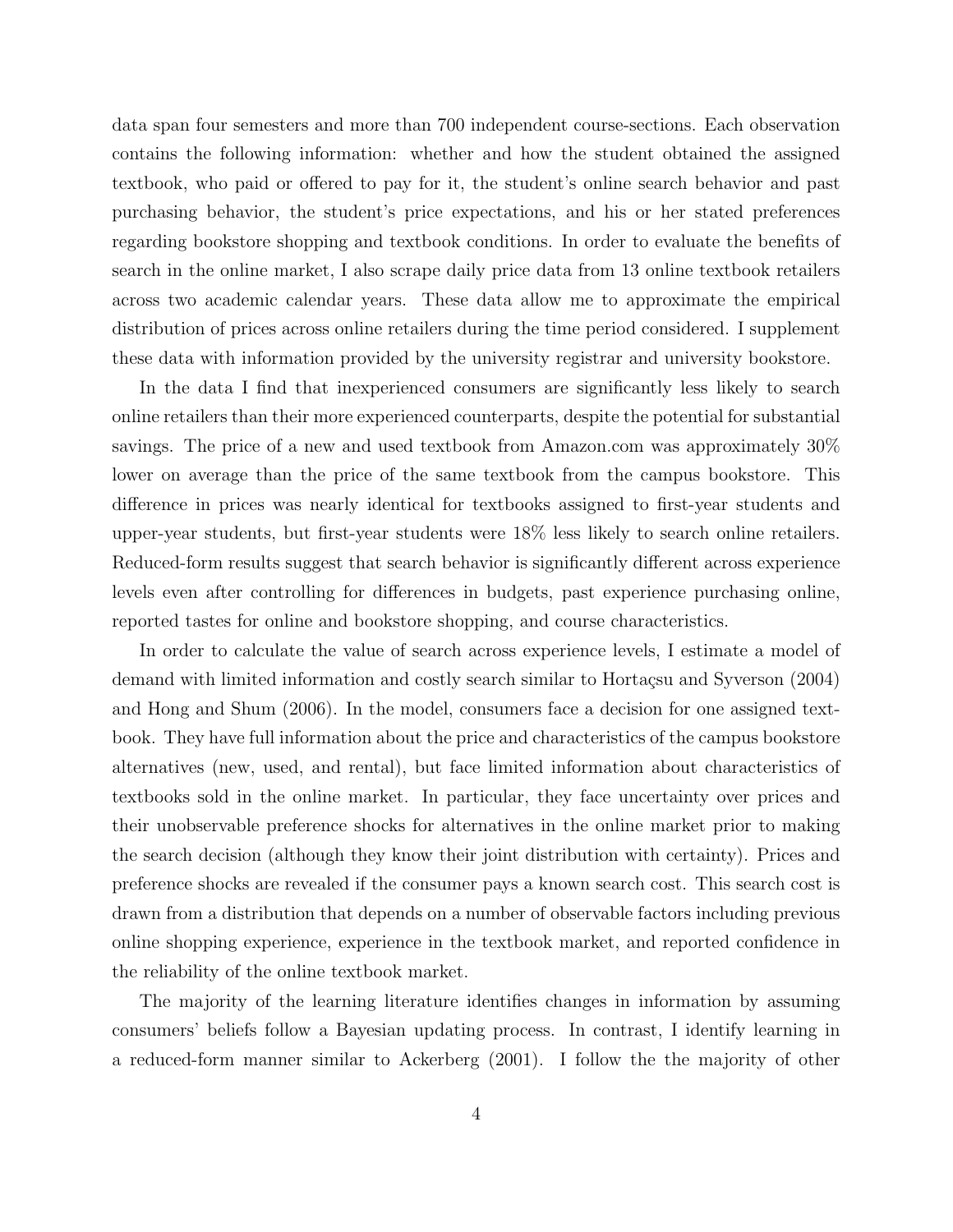structural models of consumer search in assuming that consumers have rational expectations for prices (i.e., consumers beliefs match the empirical distribution of online prices prior to making the search decision). Consumer learning is captured by reduced form parameters that shift the distribution of search costs. One advantage of this technique is that it avoids the endogeneity of consumers' decisions to acquire signals. The measure of experience used in this paper, semesters enrolled, is arguably exogenous to the decision to search an online retailer for an assigned textbook.<sup>[2](#page-4-0)</sup> This is contrasted by a measure such as previous online purchases or searches, which are endogenously acquired based on beliefs about the value of search.<sup>[3](#page-4-1)</sup>

The search cost and utility parameters are estimated using a modification of a routine proposed by [Koulayev](#page-34-1) [\(2012\)](#page-34-1). This estimation procedure takes advantage of a reservation utility rule to form choice probabilities used in simulated maximum likelihood estimation. Estimation is facilitated by the observation of both the search and the purchase decision, including the decision to search online retailers and still purchase from the bookstore.[4](#page-4-2)

Estimates suggest that experience has a significant effect on the decision to search online retailers, and thus a significant effect on consumers' choice of retailer, even after controlling for consumer, textbook, and course differences. Median estimated search costs are \$13 for inexperienced consumers relative to \$1 for their more experienced counterparts. Counterfactual results suggest that eliminating the gap in search costs across experience levels leads to an average welfare gain of 5% of the price of a new textbook from the campus bookstore (\$8 for a typical textbook assignment).

Overall, these results imply that policies aimed at improving information in the textbook market could significantly benefit consumer welfare by encouraging more search across retailers. Moreover, the link between market information and search carries additional weight

<span id="page-4-0"></span><sup>2</sup>More specifically, as long as consumers are not making decisions about being enrolled in college based on their expectations about the value of searching for a textbook in the online market, then semesters enrolled is exogenous to the search decision for a particular textbook.

<span id="page-4-1"></span><sup>&</sup>lt;sup>3</sup>The decision to acquire signals about the online market could be driven by selection (e.g. individuals that search more are also individuals with lower priors about the distribution of online prices), leading to biased estimates of beliefs and the rate of learning.

<span id="page-4-2"></span><sup>&</sup>lt;sup>4</sup>A common problem in the search literature is dealing with the issue of endogenous choice set formation. I do not need to use methods to recover latent choice sets because these are observable in the data. The observation of individuals who search the online market and still choose a bookstore alternative also allows for the separate identification of the distribution of search costs versus heterogeneity in tastes for online and bookstore shopping.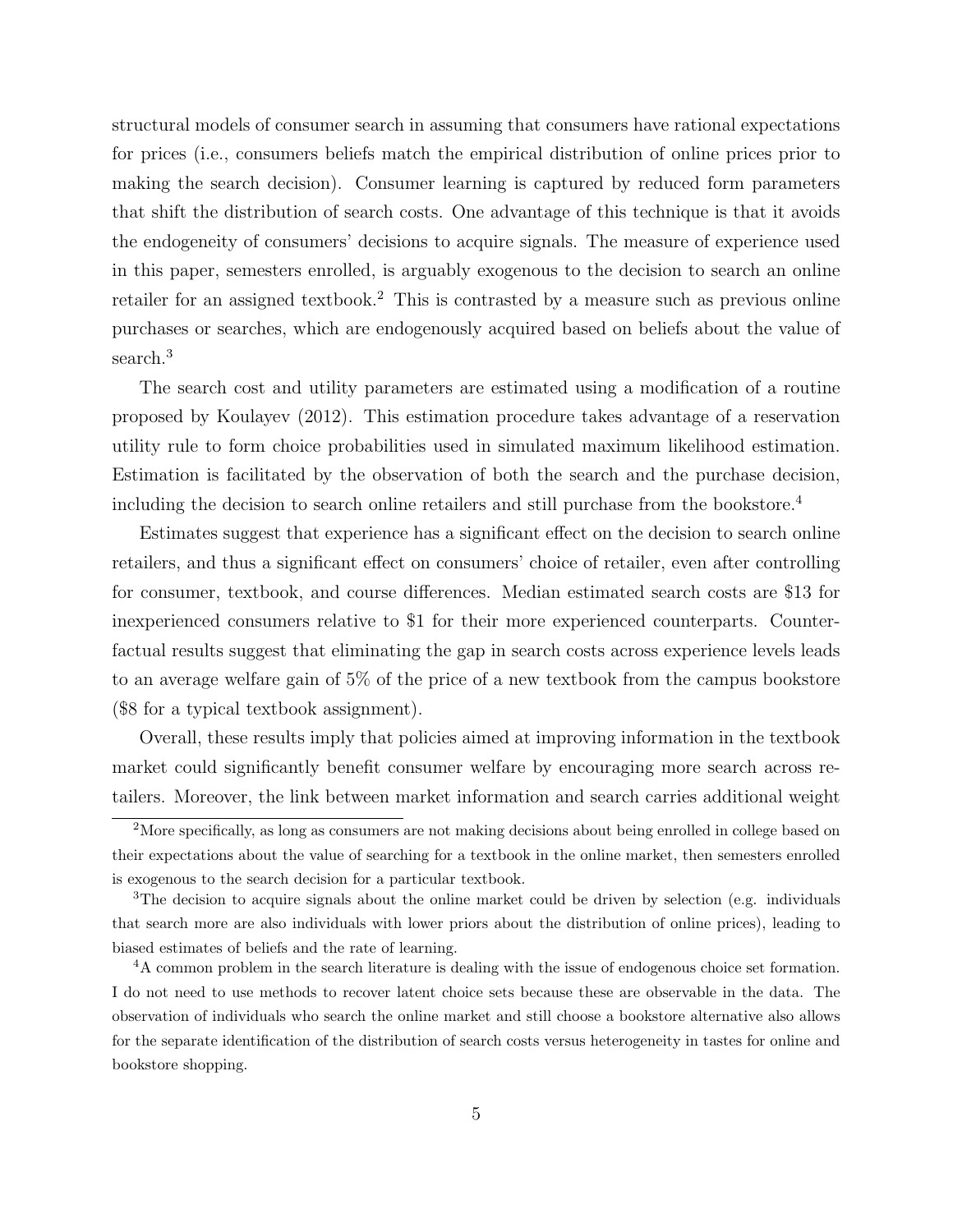in markets with positive externalities. Search not only reduces the expected price a consumer will pay, but also induces market participation for marginal consumers who were not willing to pay the pre-search price. In markets with positive externalities, such as textbooks (education) and alternative energy (pollution reduction), informational policies that alleviate uncertainty about market-level characteristics are a fiscally responsible way of increasing market participation, and hence welfare.

These results also have broad implications for firm behavior. Firms may be able to segment markets by experience and take advantage of informational differences to engage in price discrimination. For example, pricing and revision behavior may vary substantially for introductory textbooks which are primarily aimed at inexperienced consumers, than advanced undergraduate textbooks, which are aimed at more experienced consumers). Finally, these results have important implications for antitrust policy in markets with infrequent purchases. When evaluating whether a proposed merger is anticompetitive, antitrust authorities typically consider entry by new firms to be a mitigating factor. My analysis suggests that inexperienced consumers are less likely to search across unfamiliar retailers, representing a barrier to entry for new firms. These information frictions may therefore warrant stricter merger policy in markets where consumers tend to be inexperienced.

The following section provides an overview of research on demand estimation with limited information. Section 3 presents the empirical model. Section 4 presents the data and Section 5 provides parameter estimates and counterfactual results. Section 6 concludes.

# 2 Literature Review

This paper draws from two well-developed literatures in economics: demand estimation incorporating constrained choice sets and learning. The following section describes the relationship between this paper and these literatures and elaborates on how this paper extends these literatures.

# 2.1 Constrained Choice Sets

A critical assumption in a majority of the work done involving demand estimation is that consumers have full information on all product alternatives in a market. Although this assumption is realistic in some markets, this can lead to biased demand estimates in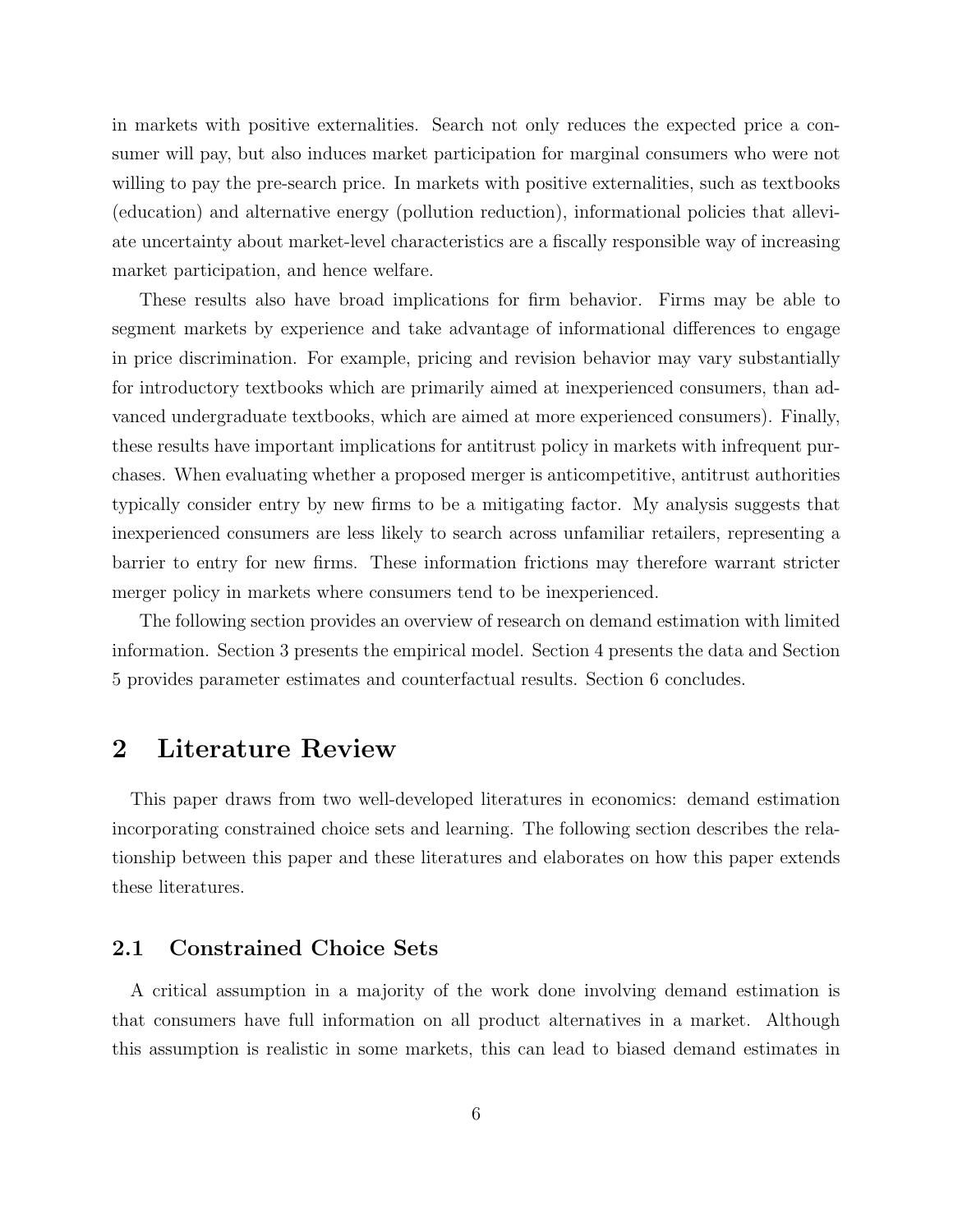markets where the number of product options is large or if a subset of consumers have not been exposed to various product alternatives. A large amount of work in marketing and economics has focused on how to incorporate limited information over product options into demand estimation. Particular interest has been paid to the determinants of these limited choice sets (e.g., advertising) and to what extent the assumption of full choice sets biases demand estimates. The empirical work done can be separated by two differing approaches: the consideration set approach and the estimation of structural consumer search models.<sup>[5](#page-6-0)</sup> Both of these approaches relax the assumption that consumers have full information of all product alternatives and their characteristics, but differ substantially in their methodology. This paper develops and estimates a model that more closely resembles a structural model of consumer search, but a more reduced form consideration set model is discussed in the [Web Appendix](http://forrestspence.web.unc.edu/files/2013/01/TextbooksV9_WebAppendix.pdf) as a robustness check.

#### 2.1.1 Consideration Set Approach

Incorporating consideration sets into demand estimation began in marketing with [Howard](#page-34-2) [and Sheth](#page-34-2) [\(1969\)](#page-34-2) and [Newell and Simon](#page-34-3)  $(1972)$ .<sup>[6](#page-6-1)</sup> The fundamental premise of the consideration set literature is that when confronted with a purchasing decision, consumers follow a two-step procedure. First, they narrow a full set of alternatives into a smaller, consideration set, and second, they make an optimal choice from this narrower set of alternatives.

In economics, [Sovinsky Goeree](#page-34-4) [\(2008\)](#page-34-4) uses this methodology to estimate the extent to which the assumption of full information in demand estimation biases estimates of product markups and elasticities in the U.S. personal computer industry. Goeree also examines to what extent advertising affects consumers' choice sets. This paper is similar to Goeree's in that it explores a potential determinant of consumers' information over product options: experience acquired through repeated participation in a market.

<span id="page-6-0"></span>A common limitation of the consideration set approach is that it treats individuals' choice

<span id="page-6-1"></span><sup>6</sup>[Van Nierop et al.](#page-35-0) [\(2010\)](#page-35-0) provides a survey of the marketing literature on consideration set formation.

<sup>5</sup>This is somewhat of a simplification. A few papers in marketing and economics more closely resemble the work done on estimating structural consumer search models than the majority of empirical work done incorporating consideration sets, but still reference the determination of choice sets as consideration set formation (e.g. Mehta et al. 2003; Pires 2013). In addition to these two approaches, there has been related work by [Bruno and Vilcassim](#page-33-3) [\(2008\)](#page-33-3) and [Conlon and Mortimer](#page-33-4) [\(2012\)](#page-33-4) focusing on how to incorporate limited product availability into demand estimation. Although these studies deal with constrained choice sets, they assume consumers have full information over all available alternatives.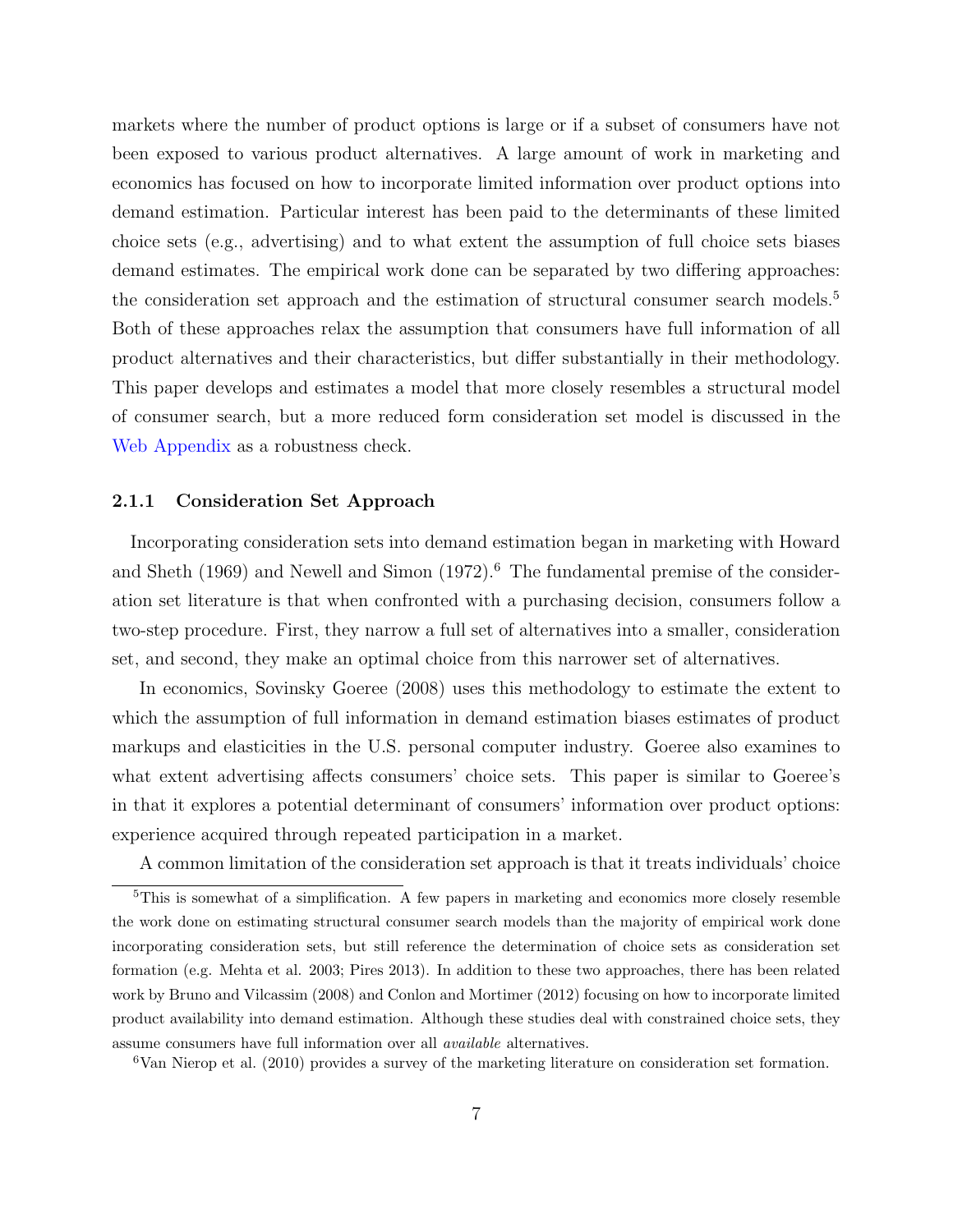sets as being exogenously determined; for example, in Goeree's framework, unobservable preferences for a Dell Inspiron are independent of any unobservables affecting the inclusion of a Dell Inspiron in an individual's choice set. This paper relaxes this limitation by allowing the unobservables in the consideration phase to be correlated with the unobservables in the product choice phase.

#### 2.1.2 Structural Models of Consumer Search

Another way of relaxing the assumption of exogenous choice sets is to estimate a more structural model that specifies a decision rule for how consumers choice sets are formed and estimates the parameters that underly the decision rule. This is the approach taken by the literature on the estimation of structural search models.

Despite the wealth of theoretical work done to explain how search costs or frictions affect equilibrium outcomes, no work had been done to structurally estimate consumers' search costs until the early 2000's.[7](#page-7-0) The lack of empirical work on the structural side was primarily due to the difficulty of tracking and quantifying consumers' search behavior. However, the increasing prevalence of internet shopping over the past decade has allowed for detailed data to be collected on consumers' search behavior; with data on search behavior from various internet retailers and "shopbots",<sup>[8](#page-7-1)</sup> a number of recent papers have been written examining consumer search and price dispersion in online marketplaces (e.g., Hong and Shum, 2006).

The first work to empirically estimate a distribution of consumer search costs was [Sorensen](#page-34-5) [\(2001\)](#page-34-5). Sorensen uses store level pharmacy data on prices and quantities to estimate parameters of a search model, but because of the limitations of the data, he must make a number of relatively strong assumptions. Other studies have built upon this work to test different models of search [\(De los Santos et al., 2012\)](#page-33-5), extend the BLP framework to incorporate endogenous choice sets (Moraga-González et al., 2009), and estimate consumer search costs from observed price dispersion (Hortaçsu and Syverson, 2004; [Hong and Shum, 2006\)](#page-33-1).

<span id="page-7-0"></span>These models have two primary advantages over incorporating constrained choice sets

<sup>7</sup>Early empirical work focused on documenting price dispersion in markets with homogeneous goods such as cars and coal [\(Stigler, 1961\)](#page-35-1), gasoline [\(Marvel, 1978\)](#page-34-7), and a variety of other consumer goods [\(Pratt et al.,](#page-34-8) [1979\)](#page-34-8). Later empirical work focused on using reduced form methods to test results derived from theoretical search models (e.g. Carlson, 1980).

<span id="page-7-1"></span><sup>8</sup>Shopbots are websites devoted to tracking the lowest prices of specific goods from a number of online retailers and then linking consumers to these retailers.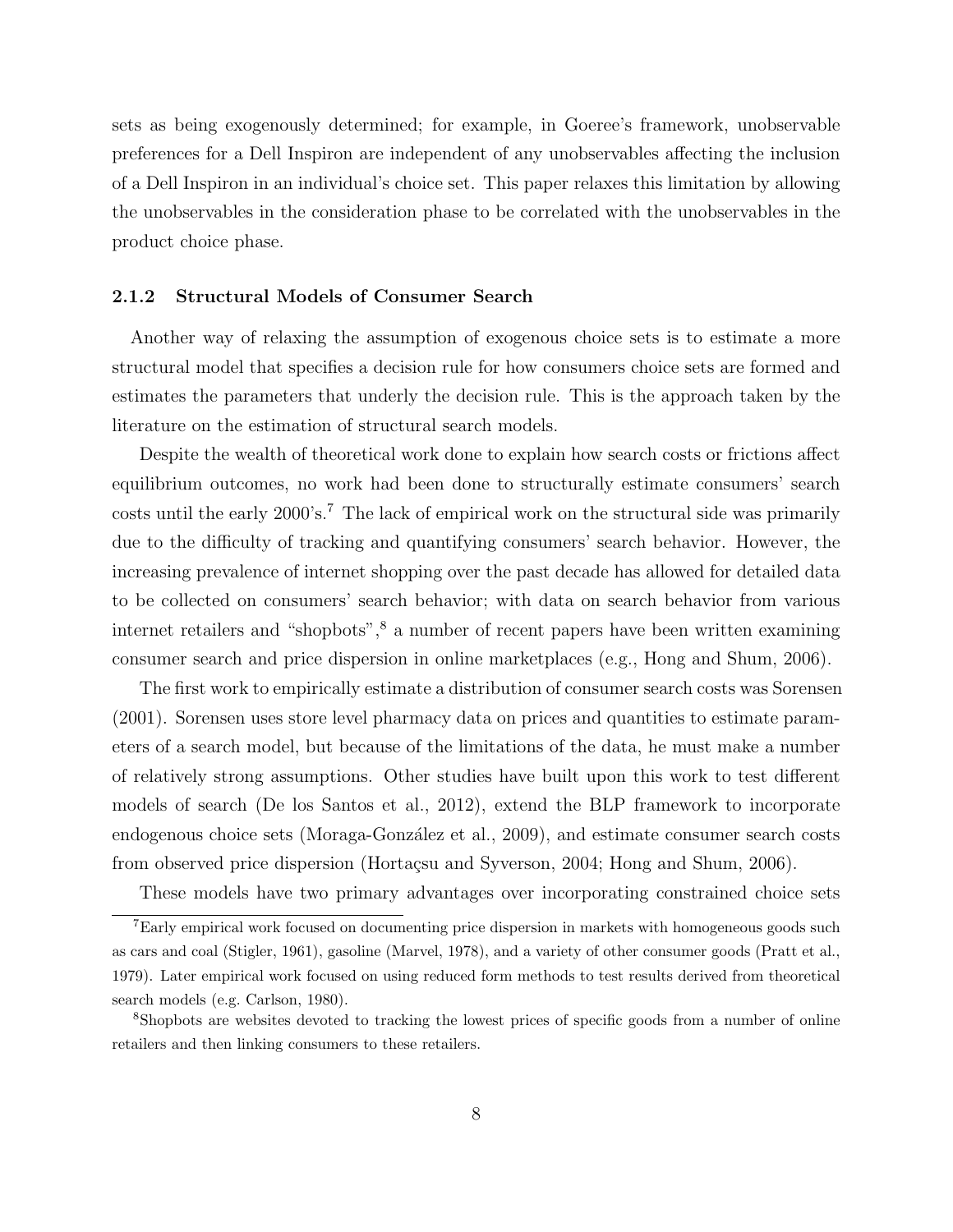through the more reduced form consideration set approach: they explicitly account for the endogeneity of what individuals' choose (or choose not) to gather information about and are able to incorporate uncertainty. For example, [Koulayev](#page-34-1) [\(2012\)](#page-34-1) uses data on online searching behavior for hotels to show how the assumption of full information leads to biased results in demand estimation for two reasons: i) because consumers have limited choice sets and ii) because these choice sets are endogenous. In other words, Koulayev shows that, even with knowledge of consumers' choice sets, if the endogenous nature of those choice sets is not accounted for, demand estimation estimates are still biased because consumers choose to gather information (and expand their choice sets) in a non-random manner.

### 2.2 Learning

Previous work on consumer learning has focused on how individuals learn about the specific characteristics of a product (e.g., Erdem and Keane, 1996; Crawford and Shum, 2005). For example, Crawford and Shum (2005), estimate a dynamic model of demand for prescription anti-ulcer medication that incorporates individuals' and doctors' uncertainty about the efficacy of various drugs. They show that initially there is considerable uncertainty over the curative and symptomatic effects of these drugs, but that as individuals repeatedly consume medication, learning takes place relatively quickly.

The majority of studies in the consumer learning literature assume that individuals' beliefs follow some form of Bayesian updating. A notable exception is [Ackerberg](#page-33-2) [\(2001\)](#page-33-2). Ackerberg examines the differential effects of advertising on first-time and repeat consumers by incorporating learning into a reduced form demand estimation framework. In his model, consumers learn about their preferences for yogurt indirectly through advertisement (informative effects) and directly through consumption; advertisement also may affect repeat consumers through prestige or image effects. This paper is similar to Ackerberg's in the reduced form manner in which learning is accounted for, but I allow for experience to affect individuals' choice sets in addition to the utility they receive from a product.

Two recent papers develop and estimate demand models that incorporate both learning and search: Koulayev (2013) and De los Santos et al. (2012). These papers investigate whether individuals update their beliefs within a search decision. For example, Koulayev uses data on prices and market shares of S&P 500 mutual funds to estimate a model of search that incorporates learning over the price distribution of funds. This paper differs with these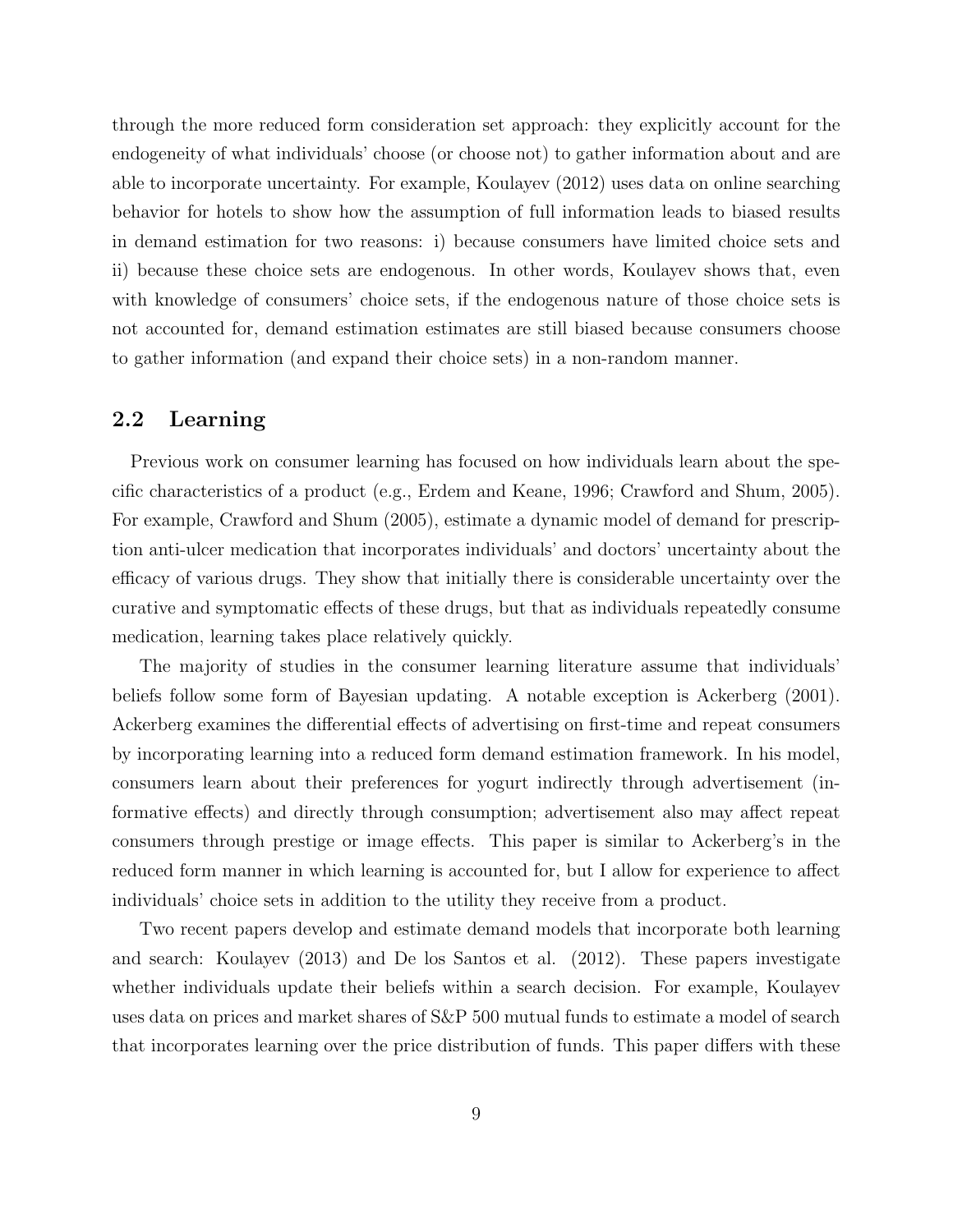in that it investigates learning across consumers with varying experience levels, rather than focusing on learning within a purchasing decision.

# 3 Empirical Model

As students acquire experience in the college textbook market, their observed online search and purchasing behavior both change. Specifically, higher levels of experience are associated with a higher likelihood of searching online retailers, making an online purchase, and also choosing the outside option. To explore the effect of acquired experience on student textbook purchasing behavior, I develop a discrete choice model in which students make an optimal search and purchasing decision, conditional on an instructor's textbook assignment. Experience enters the model by affecting both the decision to search and the decision of which product alternative to choose, conditional on the search decision. This section first outlines individuals' choice sets and how limited information enters the model. Following this, I characterize an individual's optimal search and purchasing decision. I then describe the form of the alternative-specific utility function. The section concludes with a discussion of the simulated maximum likelihood technique used to estimate the parameters of the utility function and search cost distribution.

### 3.1 Full Choice Set

For each course in which an individual is enrolled, individual i is modeled as facing a discrete choice from at most 7 alternatives that comprise the full choice set  $\Omega_F$ .<sup>[9](#page-9-0)</sup>

<span id="page-9-0"></span><sup>&</sup>lt;sup>9</sup>In practice, a used (or new) book may not be available from the bookstore at the time of purchase. Some assigned books are also not available from online retailers or offered as rentals from the campus bookstore. This exogenous variation in choice sets aids in identification and is accounted for in estimation.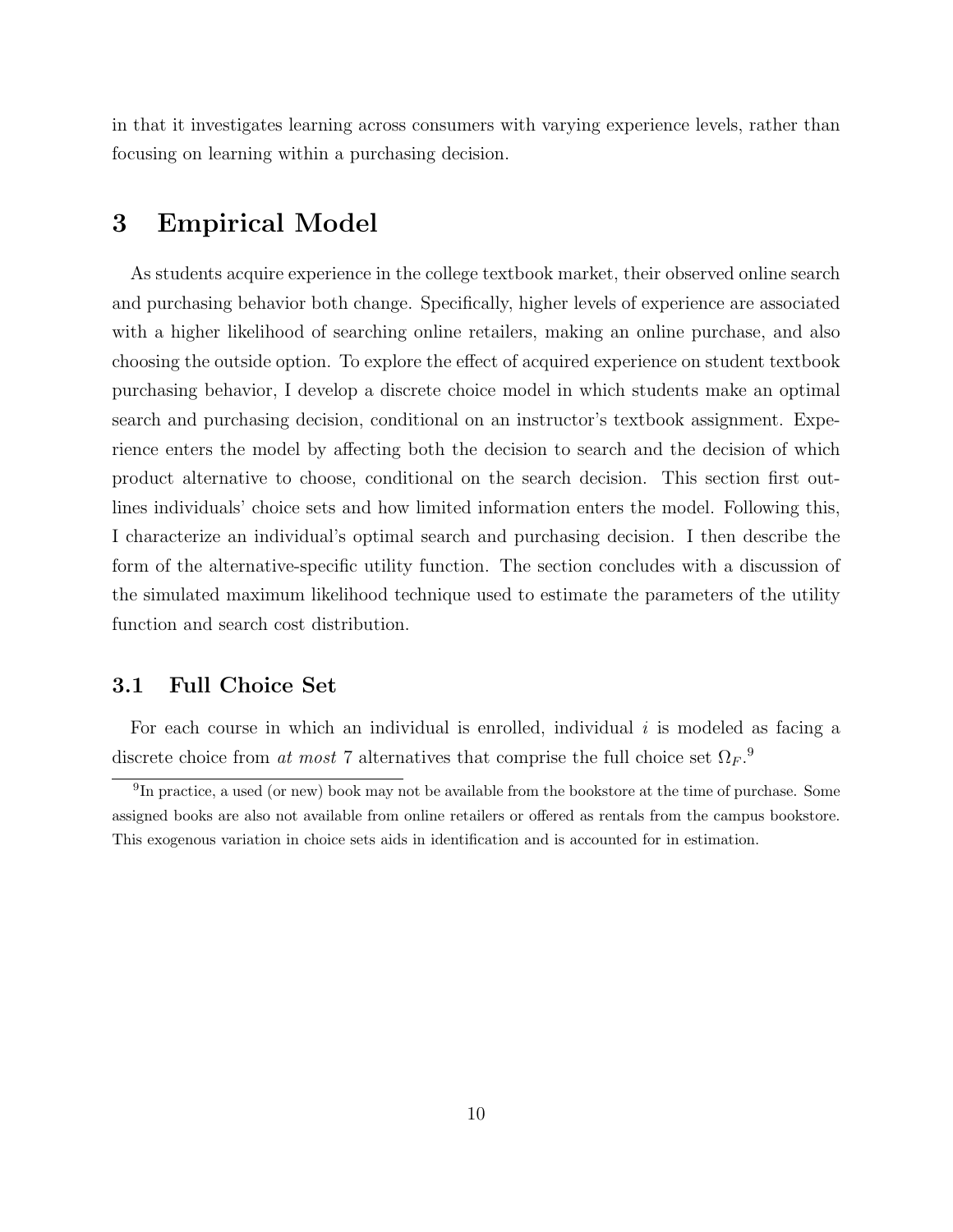$\Omega_F =$  0 Do not purchase a textbook (outside option)  $\begin{array}{c} \hline \end{array}$  1 Purchase a new textbook from a bookstore 2 Purchase a used textbook from a bookstore 3 Rent a textbook from a bookstore 4 Purchase a new textbook from an online retailer 5 Purchase a used textbook from an online retailer 6 Rent a textbook from an online retailer

Alternatives are partitioned by type (new, used or rental<sup>[10](#page-10-0)</sup>) and by retailer location (physical bookstore or online retailer). The choice to not purchase a textbook (the outside option) also includes the choice to use a reserve copy at the library, borrow a copy from another student, or purchase or rent a previous edition of the assigned textbook.

# 3.2 Limited Choice Set

A key feature of the college textbook market is that consumers are initially steered towards a common set of purchasing options: those offered at the university bookstore. Because of this, I model consumers as having full information about the bookstore options prior to the purchasing decision.<sup>[11](#page-10-1)</sup> With this information in hand, consumers then make a decision to obtain information about alternatives available from online retailers,  $\Omega_O$ . If individual *i* decides not to search online retailers for information about the assigned textbook, her choice set is constrained to  $\Omega_L$ , otherwise she chooses the alternative with the maximal utility in the full choice set,  $\Omega_F$ :<sup>[12](#page-10-2)</sup>

<span id="page-10-0"></span><sup>10</sup>Students are able to rent books for the duration of a semester at a lower price than the price to purchase a used book. If the book is not returned, the student is generally forced to pay the difference between the new and rental price. Also, the decision to rent is not separated into the decision to rent a new or used option primarily because the majority of online retailers do not make the quality of the rental option explicit.

<span id="page-10-1"></span> $11$ It is assumed that each student's choice set contains the bookstore options for a number of reasons: students are directed to the campus bookstore website in order to find the assigned book(s) for their courses, where prices are listed adjacent to the title and ISBN of the assigned book(s), information on the campus bookstore is presented at orientation and students receive periodical emails from the campus bookstore.

<span id="page-10-2"></span><sup>&</sup>lt;sup>12</sup>The assumption that some individuals do not have the online options in their choice set does not necessarily imply that these individuals are unaware that textbooks can be purchased through online retailers. Instead, it implies that individuals who do not price the assigned textbook at an online retailer do not have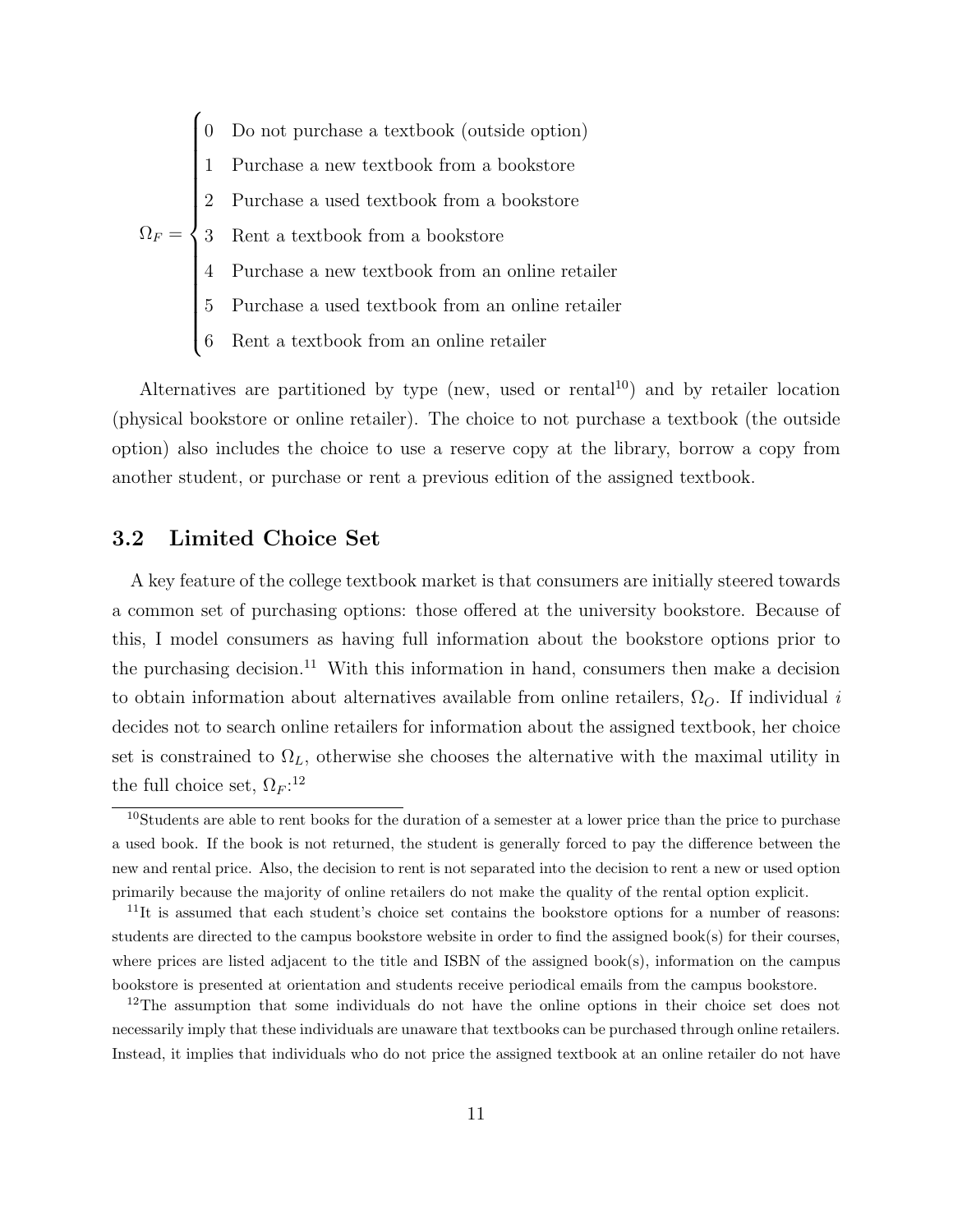$$
\Omega_F
$$
\n
$$
\Omega_F
$$
\n
$$
\Omega_F
$$
\n
$$
\Omega_F
$$
\n
$$
\Omega_F
$$
\n
$$
\Omega_F
$$
\n
$$
\Omega_F
$$
\n
$$
\Omega_F
$$
\n
$$
\Omega_F
$$
\n
$$
\Omega_F
$$
\n
$$
\Omega_F
$$
\n
$$
\Omega_F
$$
\n
$$
\Omega_F
$$
\n
$$
\Omega_F
$$
\n
$$
\Omega_F
$$
\n
$$
\Omega_F
$$
\n
$$
\Omega_F
$$
\n
$$
\Omega_F
$$
\n
$$
\Omega_F
$$
\n
$$
\Omega_F
$$
\n
$$
\Omega_F
$$
\n
$$
\Omega_F
$$
\n
$$
\Omega_F
$$
\n
$$
\Omega_F
$$
\n
$$
\Omega_F
$$
\n
$$
\Omega_F
$$
\n
$$
\Omega_F
$$
\n
$$
\Omega_F
$$
\n
$$
\Omega_F
$$
\n
$$
\Omega_F
$$
\n
$$
\Omega_F
$$
\n
$$
\Omega_F
$$
\n
$$
\Omega_F
$$
\n
$$
\Omega_F
$$
\n
$$
\Omega_F
$$
\n
$$
\Omega_F
$$
\n
$$
\Omega_F
$$
\n
$$
\Omega_F
$$
\n
$$
\Omega_F
$$
\n
$$
\Omega_F
$$
\n
$$
\Omega_F
$$
\n
$$
\Omega_F
$$
\n
$$
\Omega_F
$$
\n
$$
\Omega_F
$$
\n
$$
\Omega_F
$$
\n
$$
\Omega_F
$$
\n
$$
\Omega_F
$$
\n
$$
\Omega_F
$$
\n
$$
\Omega_F
$$
\n
$$
\Omega_F
$$
\n
$$
\Omega_F
$$
\n
$$
\Omega_F
$$
\n
$$
\Omega_F
$$
\n
$$
\Omega_F
$$
\n
$$
\Omega_F
$$
\n
$$
\Omega_F
$$
\n
$$
\Omega_F
$$
\n
$$
\Omega_F
$$
\n
$$
\Omega_F
$$
\n
$$
\Omega_F
$$
\n
$$
\Omega_F
$$
\n
$$
\Omega_F
$$
\n
$$
\Omega_F
$$
\n
$$
\Omega_F
$$

#### 3.3 Search Decision

Consumers choose to search online retailers if the expected benefit of search outweighs an individual specific search cost. Let  $u_{ij}$  denote the alternative-specific utility individual i receives from choice j. Further, let  $U_{iL}^* = max\{u_{ij} : j \in \Omega_L\}$ ,  $U_{iO}^* = max\{u_{ij} : j \in \Omega_O\}$ , and  $U_{iF}^* = max\{u_{ij} : j \in \Omega_F\}$  denote individual i's utility from the alternative yielding the highest utility in the limited, online, and full choice sets respectively. If individuals are allowed to freely revisit the alternatives in the limited choice set (i.e. search with recall), the ex-post benefit of search to individual  $i$  is then,

<span id="page-11-1"></span><span id="page-11-0"></span>
$$
U_{iF}^* - U_{iL}^* \tag{1}
$$

or equivalently,

$$
U_{iO}^* - U_{iL}^* \text{ if } U_{iO}^* > U_{iL}^* \tag{2}
$$

<span id="page-11-2"></span>
$$
0 \quad \text{if} \quad U_{iO}^* < U_{iL}^* \tag{3}
$$

Equation [\(1\)](#page-11-0) states that the ex-post benefit of search is simply the maximal utility from all alternatives less the maximal utility from only the bookstore alternatives and the outside option (i.e. the limited choice set). Before considering the ex-ante benefit of search, it is helpful to rewrite Equation [\(1\)](#page-11-0) into the two cases given by Equations [\(2\)](#page-11-1) and [\(3\)](#page-11-2). If the maximal utility from the online alternatives is greater than the maximal utility from the bookstore alternatives and the outside option, then the ex-post benefit of search is simply

the information necessary to purchase an online alternative and that these alternatives are not in their choice set.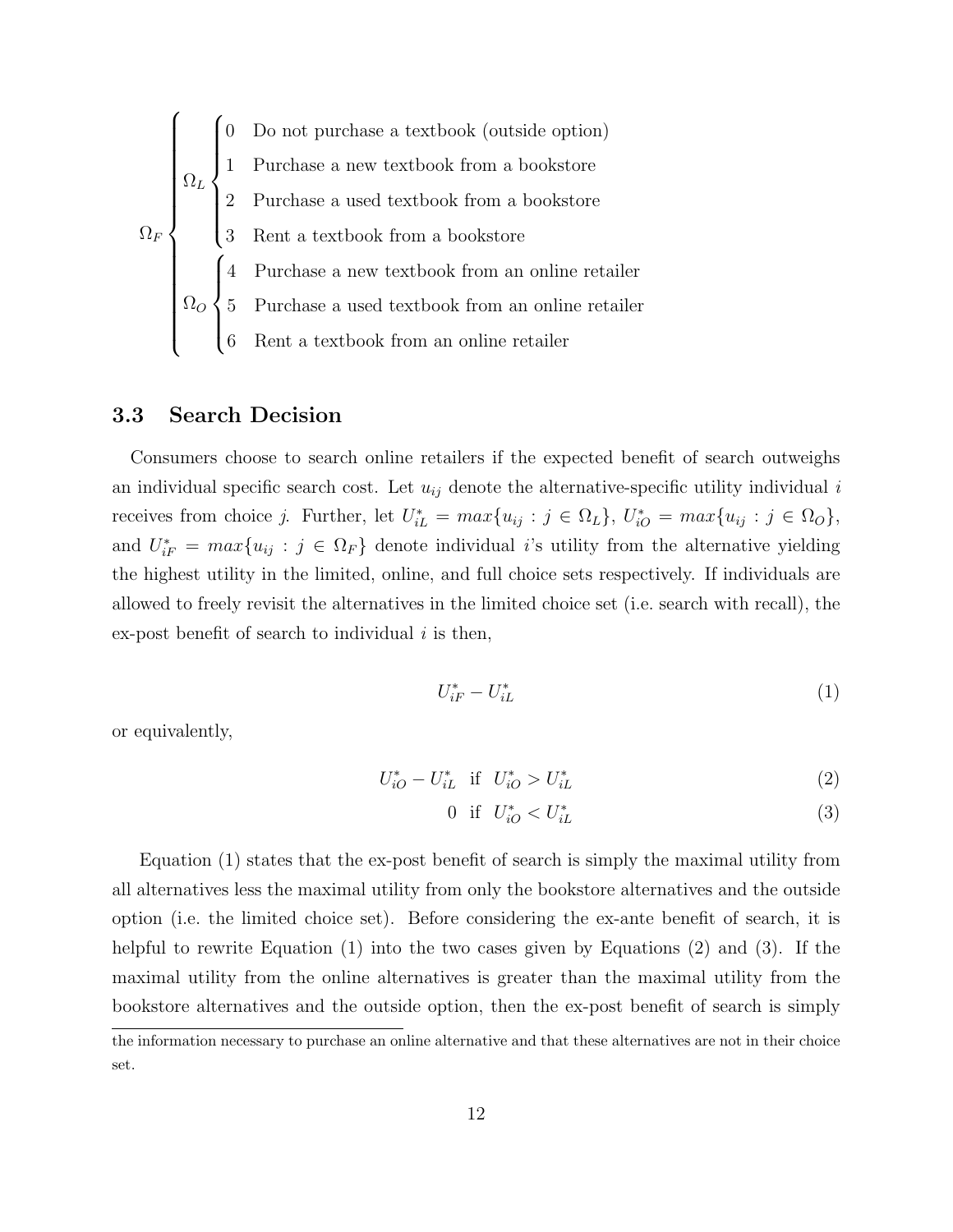the difference between the two. In the other case where the maximal utility from the online alternatives is less than the alternatives in the limited choice set, then the ex-post benefit of search is zero.

The maximal utility of the limited choice set,  $U_{iL}^*$ , is assumed to be known to the individual before search, but the individual faces uncertainty about characteristics of the online alternatives that search reveals. In particular, individuals face uncertainty about the prices and additional unobservable preference shocks of the online alternatives that is realized only after search.

The expected benefit of search is,

<span id="page-12-1"></span>
$$
\int_{U_{iL}^*}^{\infty} (U_{iO}^*(p_o, \epsilon_o) - U_{iL}^*) dG(U_{iO}^*)
$$
\n(4)

G is the cumulative distribution function of individual i's beliefs about the maximal utility from the online alternatives.  $U_{iO}^*$  is explicitly written as a function of  $p_o$  and  $\epsilon_o$ – vectors of the prices of the online alternatives and unobservable (to the individual and econometrician) preference shocks – the only random components in the above equation. The lower bound on the expected benefit from search is  $U_{i,L}^*$  because the decision to search does not exclude options from an individual's choice set.[13](#page-12-0)

Consumers' search costs are assumed to be known at the time of search, which yields the following search decision rule, where an individual searches if the expected benefit outweighs an individual specific search cost,  $c_i$ :

<span id="page-12-2"></span>
$$
\int_{U_{iL}^*}^{\infty} (U_{iO}^* - U_{iL}^*) dG(U_{iO}^*) > c_i
$$
\n(6)

Following the search decision, an individual chooses the alternative yielding the highest utility, conditional on that individual's choice set.

In order to estimate the model, assumptions need to be made on an individual's search costs,  $c_i$  and beliefs about the distribution of  $U_{iO}^*$ . Search costs,  $c_i$ , are parametrized as being drawn from a population lognormal distribution:

$$
\int_{p_o} \int_{\epsilon_o} (U_{iO}^*(p_o, \epsilon_o) - U_{iL}^*) \mathbbm{1}[U_{iO}^* > U_{iL}^*] dH(\epsilon_o) dF(p_o) \tag{5}
$$

where  $p<sub>o</sub>$  is the vector of prices of the online alternatives and  $\epsilon<sub>o</sub>$  is a vector of online alternative-specific unobservables.

<span id="page-12-0"></span><sup>&</sup>lt;sup>13</sup>Equation  $(4)$  can be rewritten as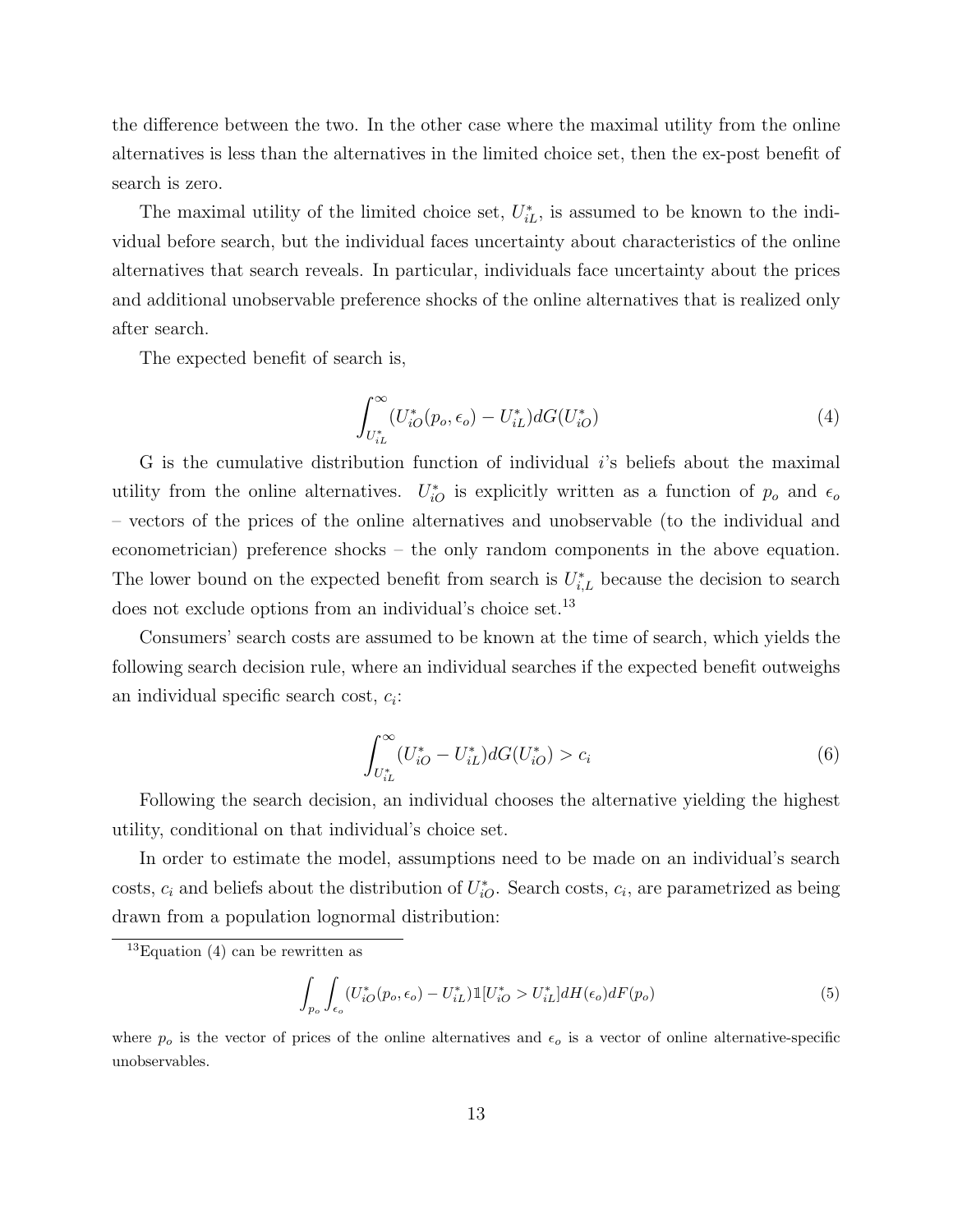$$
c_i \sim \ln \mathcal{N}(\gamma' W_i, \theta^2)
$$
\n<sup>(7)</sup>

Explicitly,  $W_i$  contains,

- · Semesters and semesters squared terms.
- $\cdot$  An indicator equal to one if individual i has an older sibling who attended college previously.
- $\cdot$  An indicator equal to one if individual i has made any online purchase before.
- · Stated preferences for confidence in online shopping.

Each covariate in  $W_i$  except for the semester indicators are assumed to be exogenous search cost shifters and are excluded from the specification of  $u_{ij}$ . For example, an individual who has previously made an online purchase may be more familiar with online shopping or may have a Paypal.com or Amazon.com account, reducing the search costs necessary to purchasing a textbook online. However, this is assumed to not affect how much an individual values a textbook from the internet versus a bookstore conditional on the search decision or the valuation of a textbook at the extensive margin. In other words, having previously made an online purchase is assumed to only affect the process of an individual searching.

Recall that individuals face uncertainty over the prices of the online alternatives (new, used, and rental) and also other unobservable factors realized after search. Unobservable demand shocks are assumed to be distributed Type 1 Extreme Value<sup>[14](#page-13-0)</sup> and observed empirical price distributions are used to reflect consumers' beliefs about the price distribution of the online alternatives (i.e. rational expectations).[15](#page-13-1)

<span id="page-13-0"></span> $14$ I hope to relax this assumption in the future by using a Generalized Extreme Value Distribution similar to that in [Bresnahan et al.](#page-33-6) [\(1997\)](#page-33-6)

<span id="page-13-1"></span> $15$ If consumers have upward biased beliefs about the distribution of prices from online textbook retailers, this will bias estimated search costs upward and price sensitivities towards zero (upwards biased price beliefs, high search costs, and low price sensitivities could all lead to lower levels of search). [Matsumoto and](#page-34-9) [Spence](#page-34-9) [\(2013\)](#page-34-9) have found evidence that inexperienced consumers' price expectations are significantly higher than their more experienced counterparts using a novel dataset on consumers' subjective beliefs about the distribution of prices of textbooks from online retailers. Thus, a limitation of this paper is that any differences in beliefs across experience levels will cause search costs to be biased upwards for inexperienced consumers. Although this is a limitation, it does not diminish the counterfactuals of this paper. Instead, it simply does not allow differences in search costs across experience level to be differentiated from differences in price beliefs.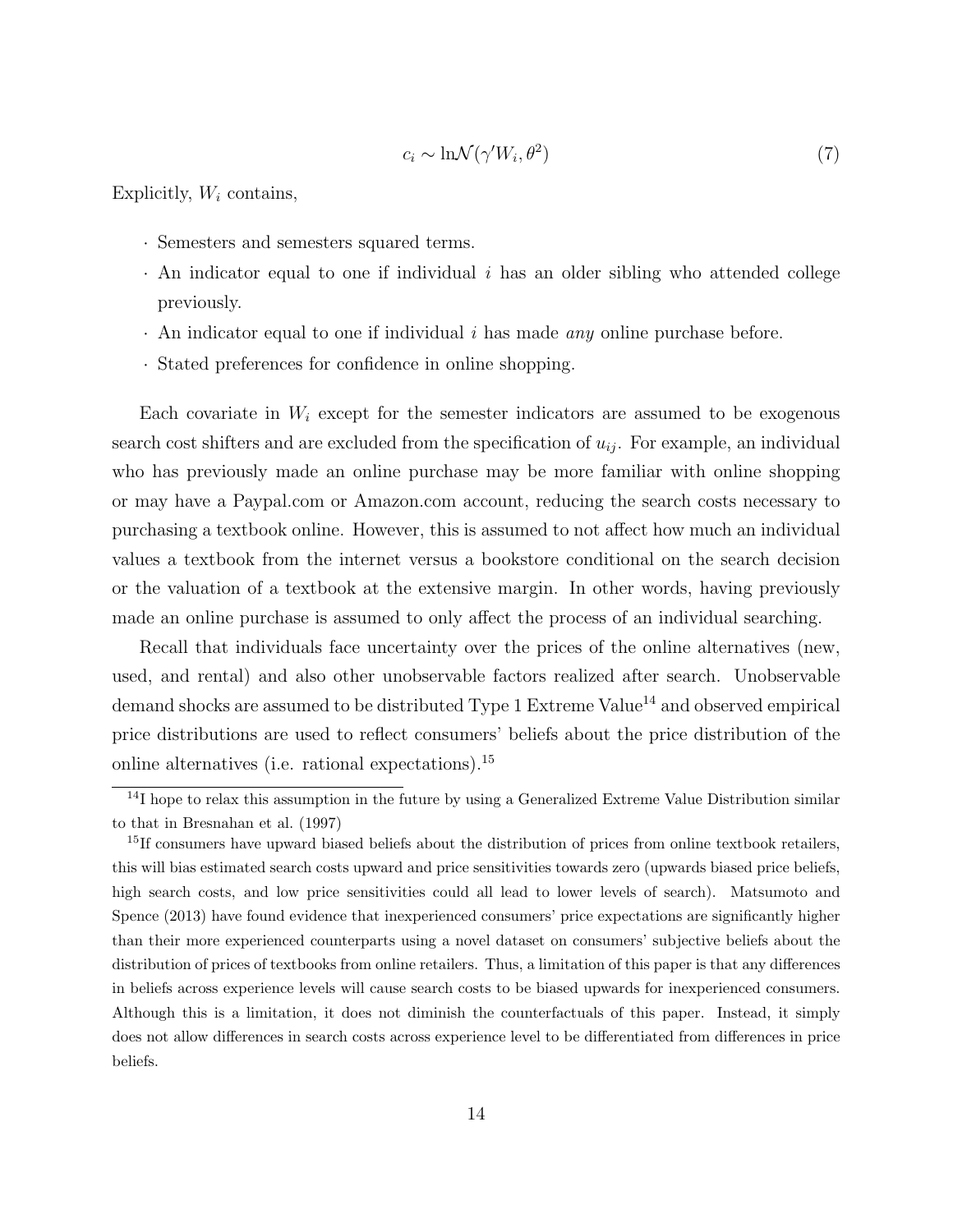### 3.4 Alternative-Specific Utility

Student  $i$  receives utility from choice  $j$ ,

$$
u_{ij} = \beta_j' X_{ij} + \alpha_i p_{ij} + \epsilon_{ij}
$$
\n<sup>(8)</sup>

The utility from choice 0 (not purchasing a textbook) is normalized to  $u_{i0} = \epsilon_{i0}$ . For certain covariates in  $X_{ij}$ ,  $\beta_j = \beta_k \ \forall j, k \in \{1, 2, \dots 6\}$ . These restrictions are discussed in the results section.

In order to control for differences across the characteristics specific to each alternative,  $X_{ij}$  contains the following:

- · Indicators for new, used, or rental alternatives.
- · Indicators for bookstore and online alternatives.
- $\cdot$  A vector of stated preferences for quality,  $Z_{1i}$ , interacted with the new indicator.<sup>[16](#page-14-0)</sup>
- $\cdot$  A vector of stated preferences for bookstore shopping,  $Z_{2i}$ , interacted with the bookstore indicator.

 $X_{ij}$  also contains the following individual, textbook, and course characteristics:

#### Individual Characteristics:

- · Semesters and semesters squared terms.[17](#page-14-1)
- · Indicators for on-campus students, in-state students, and if the course is in the student's major field.

#### Textbook Characteristics:

- · Years since revision/publication, number of pages, and textbook dimensions.
- · Indicators for guaranteed buyback textbooks,[18](#page-14-2) required books (as opposed to recommended), books with bundled materials, hardcover books, and UNC-custom editions or coursepacks.

#### Course Characteristics:

<span id="page-14-0"></span>· Average SAT score of individuals in the course.

<sup>&</sup>lt;sup>16</sup>A detailed description of how these stated preferences were collected and measured can be found in Section [4.1.](#page-19-0)

<span id="page-14-2"></span><span id="page-14-1"></span><sup>&</sup>lt;sup>17</sup>In future versions of this paper, I plan to experiment with various functional forms of semesters enrolled. <sup>18</sup>The campus bookstore offers consumers a guarantee that they will buy their textbook at a specified price for a small number of large enrollment courses.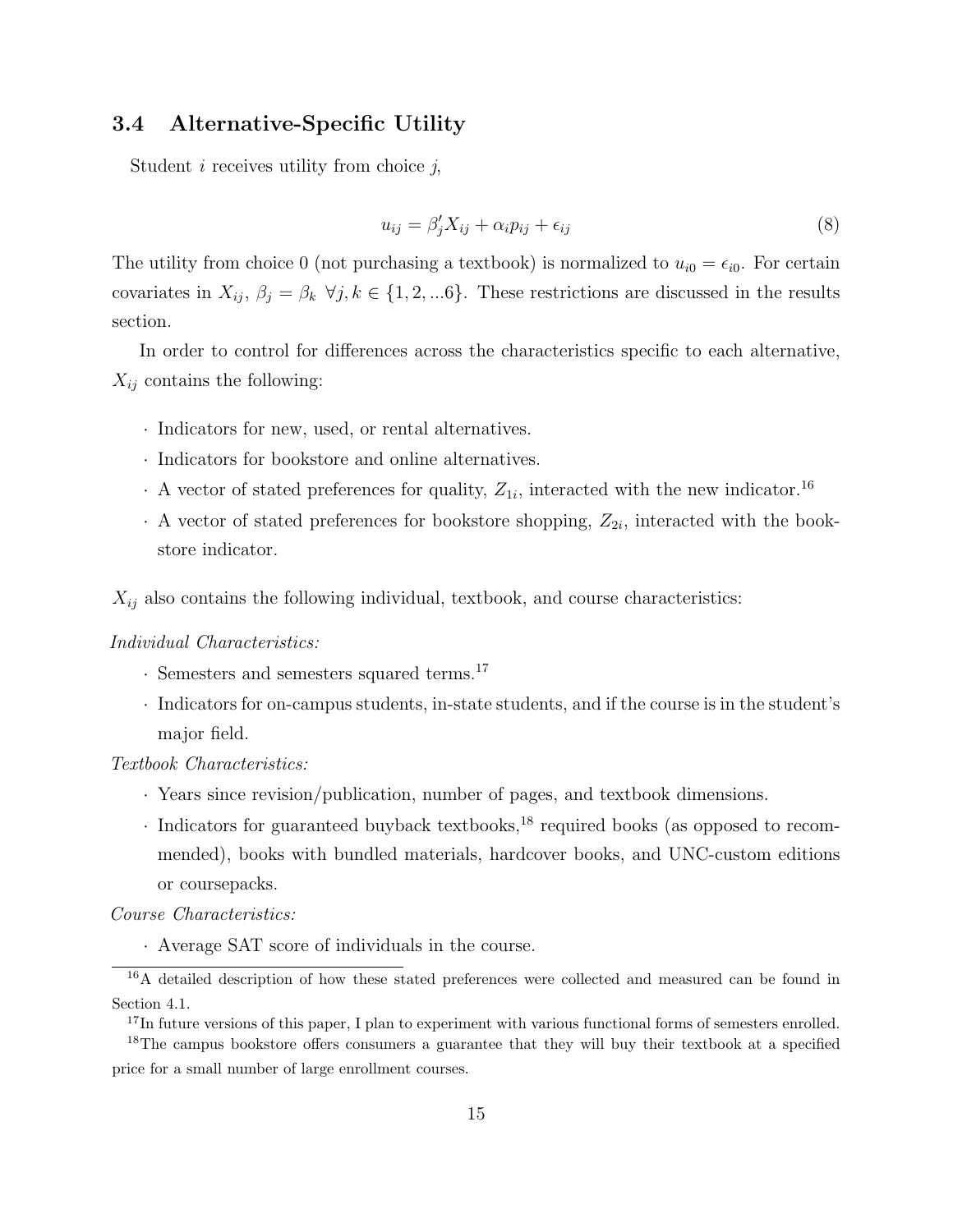- · Total enrollment in the course.
- · Indicators for upper level courses, lab courses, honors courses, courses in the spring, and if the instructor informed the individual of purchasing options before the semester began.

The covariates above are included to account for individual, course, and textbook characteristics that could affect purchasing and search behavior and may be correlated with market experience. For example, upper-level students may be observed to search online retailers more because the informal secondary market (e.g., student to student) is different for a typical upper-level course than a typical introductory course. This necessitates the inclusion of controls for upper-level and large enrollment courses.

Experience enters the utility function through the semesters and semesters squared term in  $X_{ij}$ . These terms reflect changes in how students value textbooks as they accrue experience.[19](#page-15-0) For example, a first-semester student may have different beliefs before the semester begins about how much a textbook will be used during a semester. As the student progresses through college, she may refine that expectation, leading her to change her valuation of an assigned textbook. This change could also reflect differences in the value of the outside option as a student progresses through school. Consumers may acquire information about reserve copies at the library or the ability to purchase previous editions as they gain experience. If these options are preferable to purchasing/renting a current edition of the assigned textbook, this will be reflected in a change in the value of a textbook at the extensive margin.<sup>[20](#page-15-1)</sup>

An additional covariate in  $X_{ij}$  measures the utility individuals receive from the continu-ation value of the textbook at the end of the semester.<sup>[21](#page-15-2)</sup> This continuation value is given by the term  $\max\{r_{ij}, \bar{r}_{ij}\}.$  The expected resale value of choice j to student i at the end of the semester is given by  $r_{ij}$  (where the expectation is taken at the beginning of the semester), and  $\bar{r}_{ij}$  is student *i*'s expected reservation resale price (the lowest price a student expects she would be willing to sell her textbook for at the end of the semester).<sup>[22](#page-15-3)</sup> If  $r_{ij} > \bar{r}_{ij}$ 

<span id="page-15-0"></span> $19$ Semesters are measured as the number of semesters a student has attended college *before* the semester in which the choice is made (i.e. the minimum value of  $sem_i = 0$ ).

<span id="page-15-1"></span> $^{20}$ It should be noted that this reduced form measure of learning is not the focus of the paper. Experience enters the utility function due to the observed trend that upper-level students search online retailers more and choose the outside option more frequently than first-year students. This can only be rationalized if the outside option is becoming more attractive with experience.

<span id="page-15-3"></span><span id="page-15-2"></span><sup>&</sup>lt;sup>21</sup>This covariate is excluded from the rental alternative as well as the outside option.

<sup>&</sup>lt;sup>22</sup>Both  $r_{ij}$  and  $\bar{r}_{ij}$  are elicited through questions in the online questionnaire (i.e., both are data rather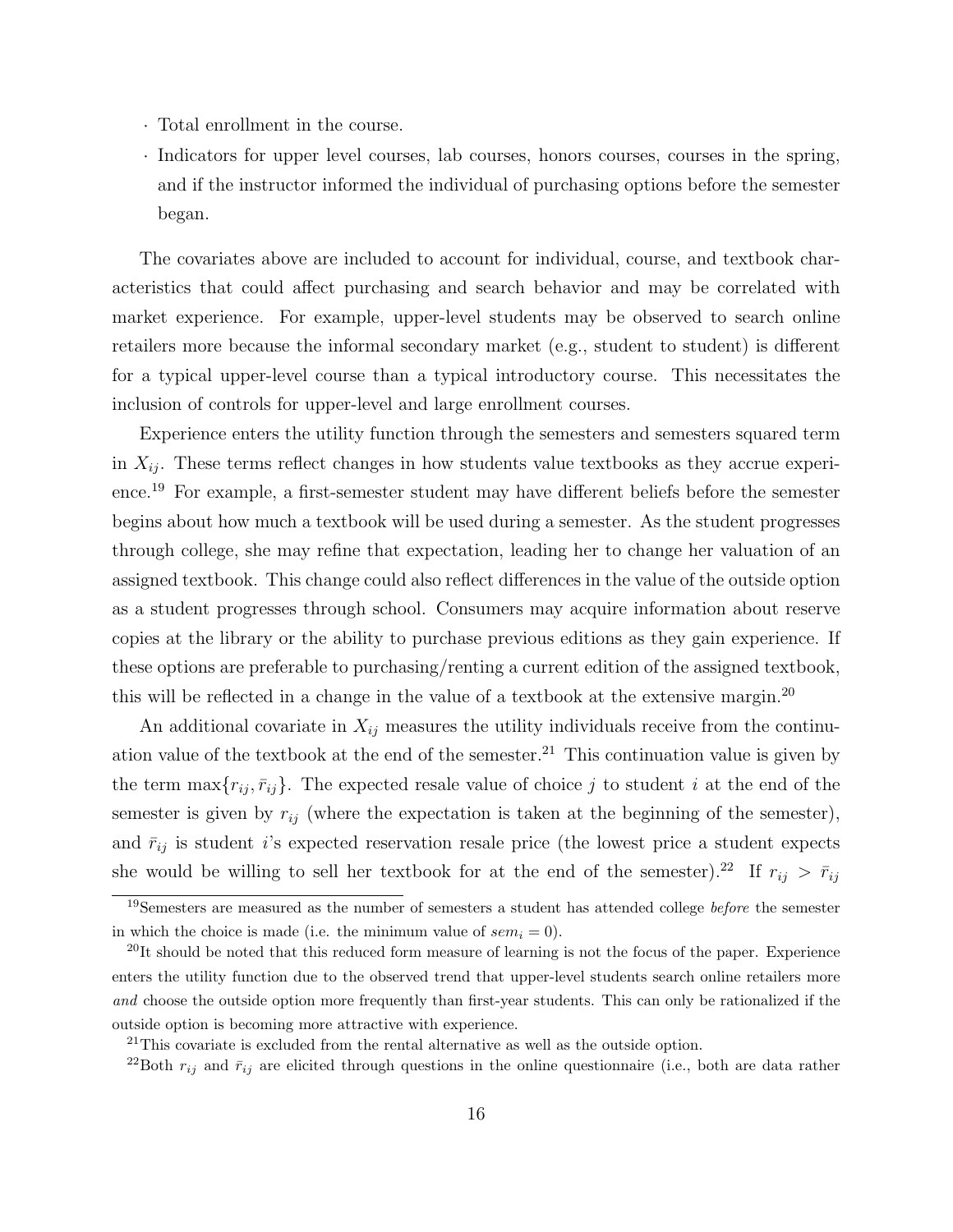the expected resale price is greater than the expected reservation price and the individual intends to sell the book at the end of the semester. If  $\bar{r}_{ij} > r_{ij}$ , the student expects that the value of the textbook to be greater than the resale price and plans to keep the textbook. Although the max operator does not fully characterize a individual's optimization problem with respect to the continuation value of the textbook at the end of the semester – it only depends on the first moments of these random variables – it provides a intuitively reasonable and tractable approximation.

Other terms in the utility function include the log price of choice j, given by  $p_{ij}$ . A random coefficient measuring price sensitivity is given by  $\alpha_i$ . Explicitly,

$$
\alpha_i \sim \ln \mathcal{N}(\alpha_0 + \alpha_1 \mathbf{S}_{1i} + \alpha_2 \mathbf{S}_{2i}, \sigma^2)
$$
\n(9)

This is similar to a traditional random coefficient in price sensitivity, but explicitly accounts for three scenarios: i) the student purchases the textbook with his or her own money, ii) the student receives a fixed payment from another person in order to purchase the textbook, and iii) the student receives a varying payment from another person. An example of the second case is another person or scholarship providing an individual with \$X for textbooks allowing the individual to keep any potentially remaining money. The third case corresponds to the case of another person completely covering the cost of textbooks regardless of the price. In order to allow for these potentially different price sensitivities,  $S_{1i}$  is an indicator variable equal to one if the student received a fixed payment from someone else. An additional indicator variable,  $S_{2i}$ , is equal to one if the student received a varying amount from another person to pay for the textbook. This coefficient is assumed to follow a lognormal distribution to allow for unobservable differences in price sensitivity with population variance  $\sigma^2$ . This flexible specification of  $\alpha_i$  allows individuals to have price sensitivities that vary for both systematic and idiosyncratic reasons.

### 3.5 Reservation Utility Rule

In order to write out the likelihoods of the observed product and search decisions, it is first helpful to characterize the decision rule in Equation [\(6\)](#page-12-2) in terms of reservation utility in a manner proposed by [Koulayev](#page-34-1) [\(2012\)](#page-34-1). An individual will choose to search if the alternatives in the limited choice set provide utility below a threshold value,  $\bar{u}_i$ , at which the individual than latent variables).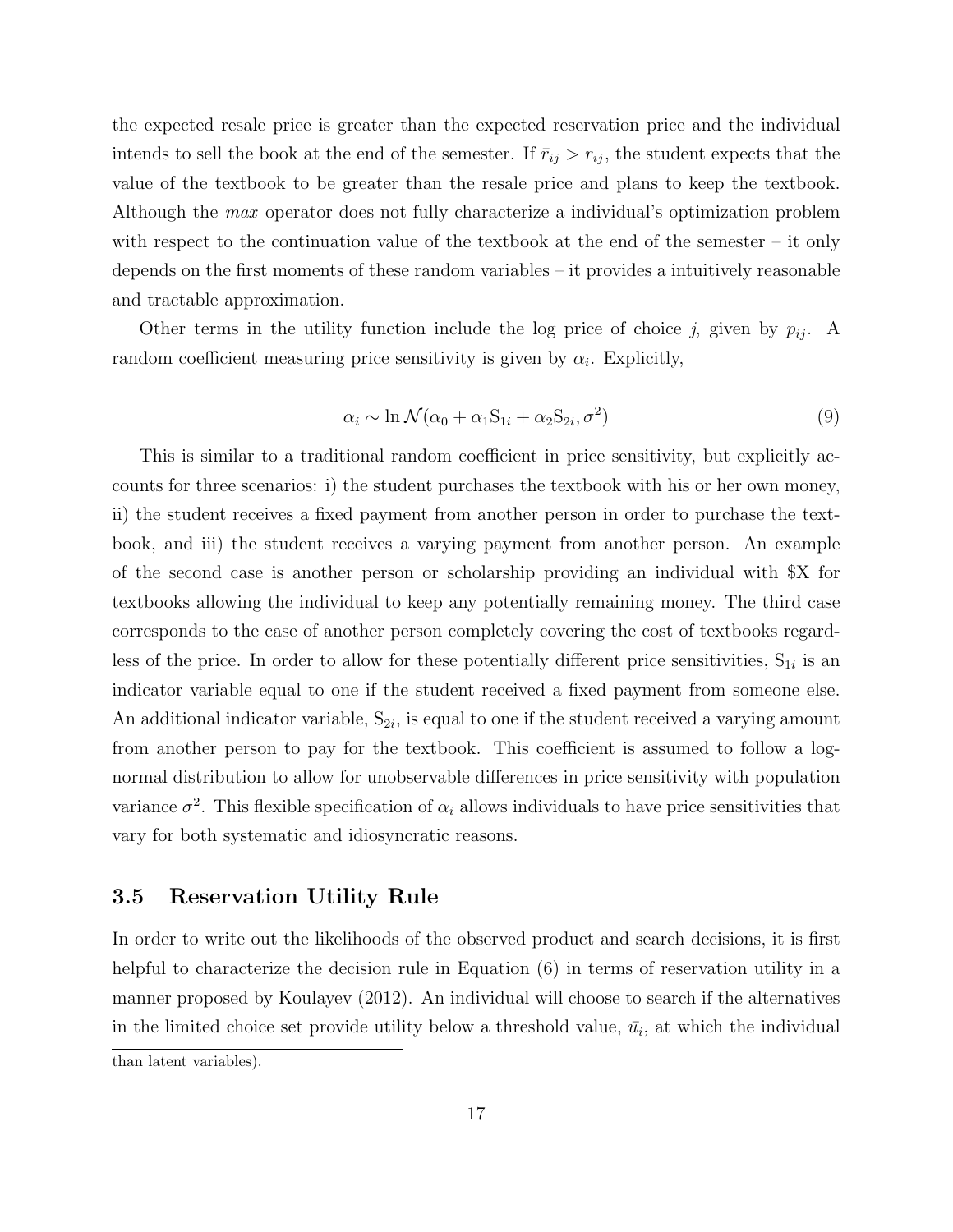is indifferent between the decision to search and not to search. Explicitly, an individual will search if,

$$
U_{iL}^* < \bar{u}_i \tag{10}
$$

where the reservation utility,  $\bar{u}_i$ , is the utility level where the expected benefit from search is equivalent to the cost of search:

<span id="page-17-0"></span>
$$
\int_{\bar{u}_i}^{\infty} (U_{iO}^* - \bar{u}_i) dG(U_{iO}^*) = c_i
$$
\n(11)

The LHS of [11](#page-17-0) can be approximated using simulation methods for any value of  $\bar{u}_i$  and deterministic portion of  $U_{iO}^*$ . Furthermore, for any value of  $c_i$ ,  $\bar{u}_i$  can be solved for by finding the root of  $\int_{\bar{u}_i}^{\infty} (U_{iO}^* - \bar{u}_i) dG(U_{iO}^*) - c_i^{23}$  $\int_{\bar{u}_i}^{\infty} (U_{iO}^* - \bar{u}_i) dG(U_{iO}^*) - c_i^{23}$  $\int_{\bar{u}_i}^{\infty} (U_{iO}^* - \bar{u}_i) dG(U_{iO}^*) - c_i^{23}$  Choice probabilities are formed based on these individual specific reservation utilities.

### 3.6 Likelihood Function

The individual likelihoods can be separated into the three following cases:

• The likelihood of an individual not searching and choosing the outside option or a bookstore option,  $j \in \{0, 1, 2, 3\}$ , is

<span id="page-17-2"></span>
$$
Pr_{ij}^{NS} = Pr(u_{ij} > u_{ik}, \forall k \neq j \in \Omega_L) \cdot Pr(U_{iL}^* > \overline{u_i})
$$
\n(12)

• The likelihood of an individual searching and choosing the outside option or a bookstore option,  $j \in \{0, 1, 2, 3\}$  is

<span id="page-17-3"></span>
$$
Pr_{ij}^{S} = Pr(u_{ij} > u_{ik}, \forall k \neq j \in \Omega_L) \cdot Pr(U_{iL}^* < \bar{u}_i) \cdot Pr(U_{iO}^* < U_{iL}^* | U_{iL}^* < \bar{u}_i) \tag{13}
$$

• The likelihood of an individual searching and choosing an online or rental option,  $j \in \{4, 5, 6\}$  is

<span id="page-17-4"></span>
$$
Pr_{ij}^{S} = Pr(u_{ij} > u_{ik}, \forall k \neq j \in \Omega_O) \cdot Pr(U_{iL}^* < \bar{u}_i) \cdot Pr(U_{iO}^* > U_{iL}^* | U_{iL}^* < \bar{u}_i) \tag{14}
$$

where  $\Omega_O$  is the choice set composed of only the online and rental options.

Equation [\(12\)](#page-17-2) states that the probability of an individual not searching and choosing either the outside option or a bookstore option is the choice probability conditional on

<span id="page-17-1"></span><sup>&</sup>lt;sup>23</sup>A detailed algorithm for how  $\bar{u}_i$  is calculated is available in the [Web Appendix.](http://forrestspence.web.unc.edu/files/2013/01/TextbooksV9_WebAppendix.pdf)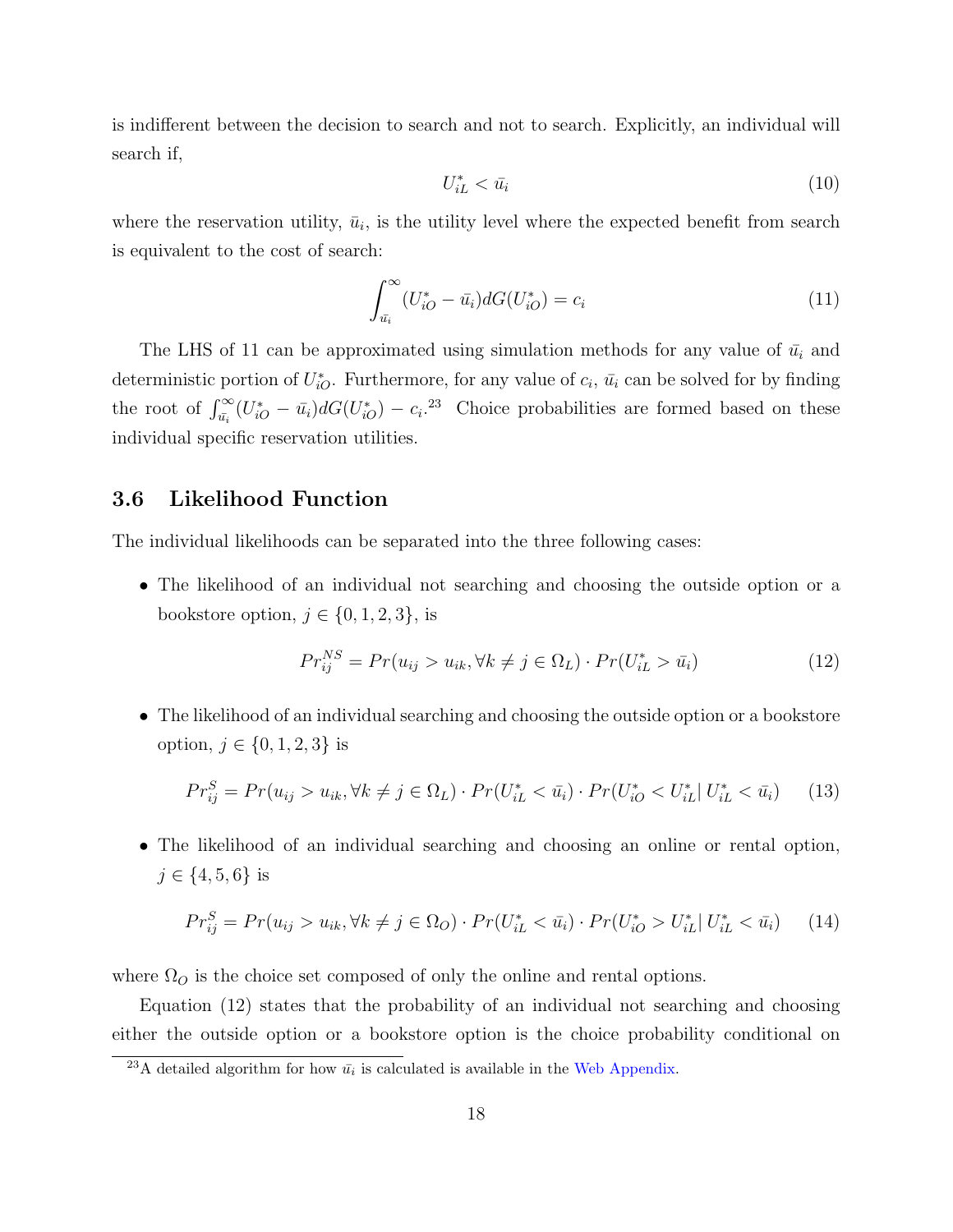choosing from the limited choice set times the probability that the maximal utility from the limited choice set is greater than the individual's reservation utility.

Equations [\(13\)](#page-17-3) and [\(14\)](#page-17-4) include an additional term because the product choice conditional on choosing to search provides information about both  $U_{iL}^*$  and  $U_{iO}^*$ . The second term in equation [\(13\)](#page-17-3) indicates that individual searched because the maximal element in  $U_{iL}^*$  was less than  $\bar{u_i}$ . Because the individual chose an element from  $\Omega_L$ , it must be the case that  $U_{iL}^* > U_{iO}^*$  (the third term in Equation [\(13\)](#page-17-3)). The first term is simply the probability the individual chose alternative  $j$  in the limited choice set.

The first terms of Equations [\(12\)](#page-17-2) - [\(14\)](#page-17-4) have a closed form expression. The second terms of these equations have a closed form representation conditional on a value of  $\bar{u_i}$ . The third term of Equations [\(13\)](#page-17-3) and [\(14\)](#page-17-4) must be approximated using simulation methods.

Using these choice probabilities, the parameters of the alternative specific utility function and search cost distribution, collectively  $\Theta$ , can be estimated using simulated maximum likelihood estimation. The unconditional individual likelihood function is given by,  $24$ 

$$
\mathbb{L}_i(\Theta) = \int_c \int_{p_o} \left[ \prod_j (P_{ij}^S)^{d_{Sij}} (P_{ij}^{NS})^{d_{NSij}} \right] dH(c) dK(p_o)
$$
\n(15)

for  $j \in \{0, ..., 6\}$ . The distribution of search costs is given by the function H. The distribution of online prices is given by the function  $K$ . Individuals are assumed to know the empirical distribution of online prices (i.e., rational expectations). The indicator function,  $d_{Sij}$   $(d_{NSij})$ , is equal to one if the individual chooses to search (not search) and chooses alternative  $j$ . This individual likelihood can be approximated using simulation techniques. Each observation is treated as independent; the full likelihood function used in estimation is given by,

$$
\mathbb{L}(\Theta) = \prod_{i} \mathbb{L}_{i}(\Theta)
$$
\n(16)

The [Web Appendix](http://forrestspence.web.unc.edu/files/2013/01/TextbooksV9_WebAppendix.pdf) provides more detailed information on the form of the above choice probabilities, how the probabilities without closed forms are approximated, and the form of the likelihood function.

<span id="page-18-0"></span><sup>&</sup>lt;sup>24</sup>The probability of not searching and choosing an online alternative,  $P_{ij}^{NS}$  for  $j \in \{4, 5, 6\}$ , is zero.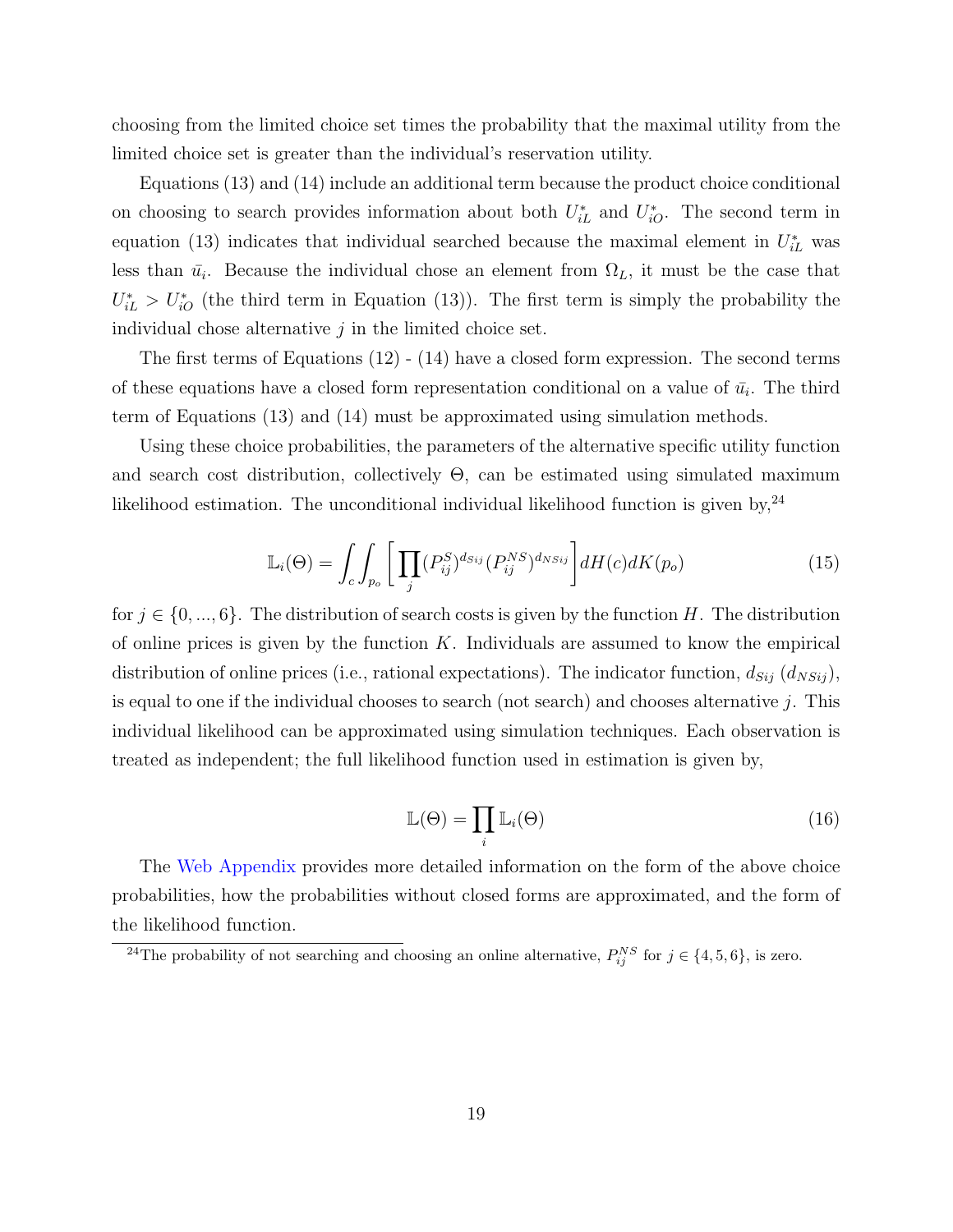# 4 Data

### <span id="page-19-0"></span>4.1 Online Questionnaire Data

Micro-data were collected through online questionnaires sent from instructors to their students.[25](#page-19-1) At the beginning of the fall and spring semesters for the 2011-2012 and 2012- 2013 academic calendar years, instructors were sent an email containing survey directions and a link to an online survey. This email was then forwarded by the instructor to the students in his or her class. Each survey was individualized to the specific course; students were asked if and how they obtained the assigned textbook for the course, price information, which retailers they considered, details of their online search behavior, their price expectations of retailers not considered, past purchasing behavior, characteristics of the textbook they (may have) purchased, and questions gauging preferences for bookstore shopping and quality among other items.[26](#page-19-2)

For the 2011-2012 and 2012-2013 academic calendar year, instructors of more than 700 course-sections forwarded an email containing an online survey link to their students.[27](#page-19-3) This resulted in 8,279 students responding. Of the students who began the survey, 7,191 completed the survey: an  $87\%$  completion rate.<sup>[28](#page-19-4)</sup>

The summary statistics that follow exclude non-undergraduate students (248 excluded), respondents whose textbooks were available for free through the UNC student stores because of scholarships offered through the university (315 excluded), or did not have information for other key variables  $(595 \text{ excluded})^{29}$  $(595 \text{ excluded})^{29}$  $(595 \text{ excluded})^{29}$  These individuals are also excluded in estimation, leaving a sample of 6,033 students.

Table [1](#page-20-0) summarizes the distribution of respondents' number of semesters enrolled. The number given in Table [1](#page-20-0) includes the current semester of the respondent, as well as summer

<span id="page-19-2"></span><span id="page-19-1"></span> $^{25}$ UNC IRB study  $\#$ 11-1177. The online surveys are conducted through the Odum Institute.

<span id="page-19-3"></span> $^{26}$ The [Web Appendix](http://forrestspence.web.unc.edu/files/2013/01/TextbooksV9_WebAppendix.pdf) contains a detailed description of the online questionnaire.

<sup>&</sup>lt;sup>27</sup>These surveys were distributed to instructors following the last day students were able to return textbooks to the campus bookstore for a full refund; this is roughly two weeks after the start of the semester. In an effort to bolster student response rates, respondents were entered in a drawing to win cash prizes.

<span id="page-19-4"></span><sup>28</sup>1,892 students responded in the fall of 2011, 2,493 students responded in the spring of 2012, 2,189 students responded in the fall of 2012, and 1,705 students responded in the spring of 2013.

<span id="page-19-5"></span><sup>&</sup>lt;sup>29</sup>This last number is higher than it will be in the final version of the paper. Individuals who choose an "other" option for key questions are dropped in this version, but because they were prompted to write in responses, imputations can be made for the choices they made.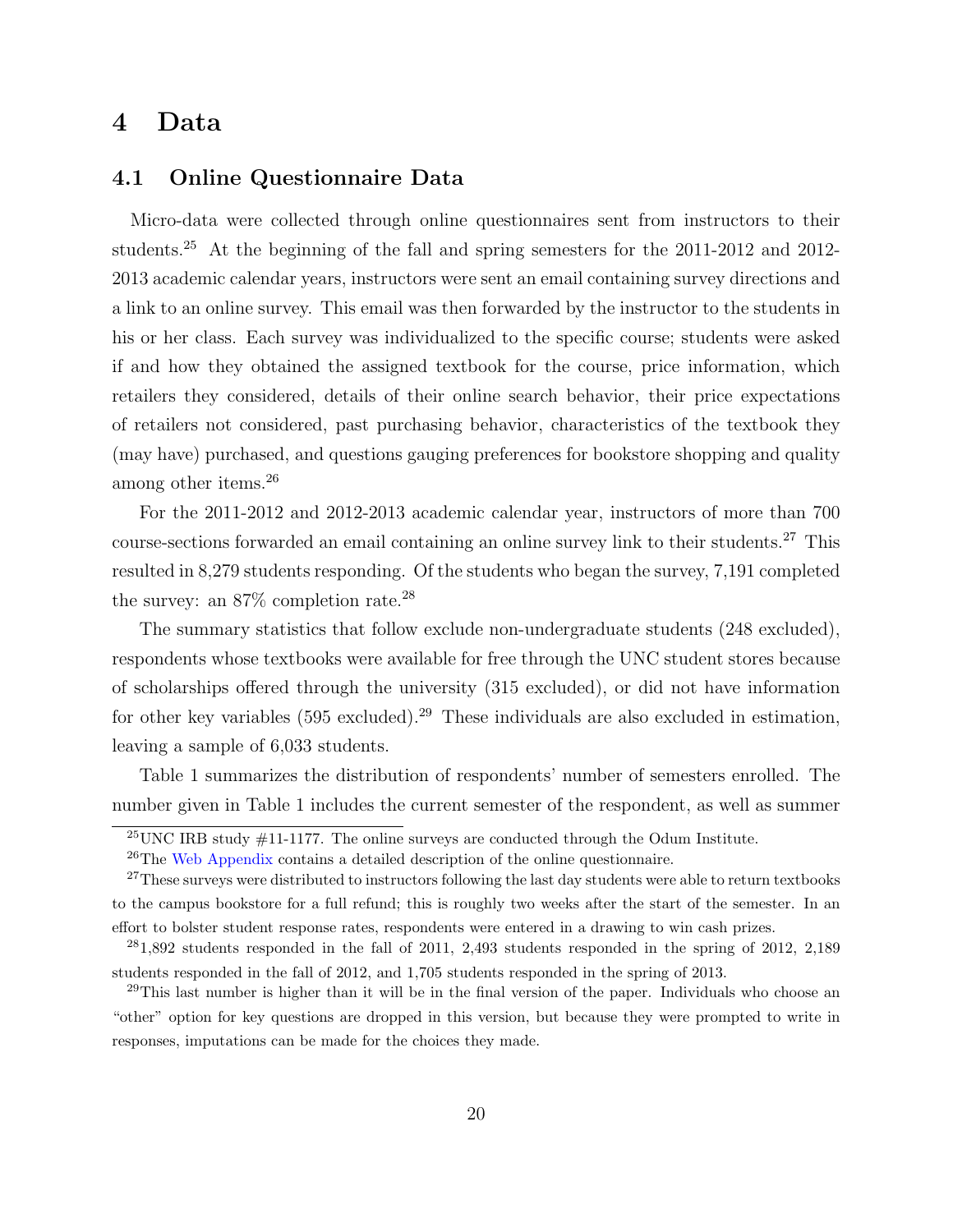<span id="page-20-0"></span>sessions and semesters enrolled at any other university.<sup>[30](#page-20-1)</sup>

| Semesters | Frequency | Percent | Cumulative |
|-----------|-----------|---------|------------|
| 1         | 821       | 13.6    | 13.6       |
| 2         | 789       | 13.1    | 26.7       |
| 3         | 614       | 10.2    | 36.9       |
| 4         | 782       | 13.0    | 49.8       |
| 5         | 681       | 11.3    | 61.1       |
| 6         | 705       | 11.7    | 72.8       |
| 7         | 617       | 10.2    | 83.0       |
| 8         | 552       | 09.1    | 92.2       |
| $9+$      | 472       | 07.8    | 100        |
| Total     | 6,033     |         |            |

Table 1: Semesters Enrolled

Table [2](#page-20-2) summarizes the demographics of the respondents. This includes the percentage of students who were classified by the university as in-state students, live on campus, male, and were the first child in their immediate family to attend college. This table also includes the age of respondents and the percentage of students who reported that the course in which they were surveyed was in their major field. The total number of responses varies because response to these questions was optional.

<span id="page-20-2"></span>

|                       | N    |      | Mean Std. Dev. Min |              | Max |
|-----------------------|------|------|--------------------|--------------|-----|
| In-State              | 6028 | 0.79 |                    | $\cup$       |     |
| On-Campus             | 6026 | 0.60 |                    | $\mathbf{0}$ |     |
| Male                  | 6022 | 0.38 |                    | $\mathbf{0}$ |     |
| First in College      | 6033 | 0.54 |                    | $\mathbf{0}$ |     |
| Course in Major Field | 6033 | 0.59 |                    | $\mathbf{0}$ | 1   |
| Age                   | 5978 | 19.9 | 2.1                | 16           |     |

Table 2: Student Demographics

<span id="page-20-1"></span><sup>30</sup>Data from the UNC registrar will be used to determine the representativeness of this sample. Details are available in the [Web Appendix](http://forrestspence.web.unc.edu/files/2013/01/TextbooksV9_WebAppendix.pdf)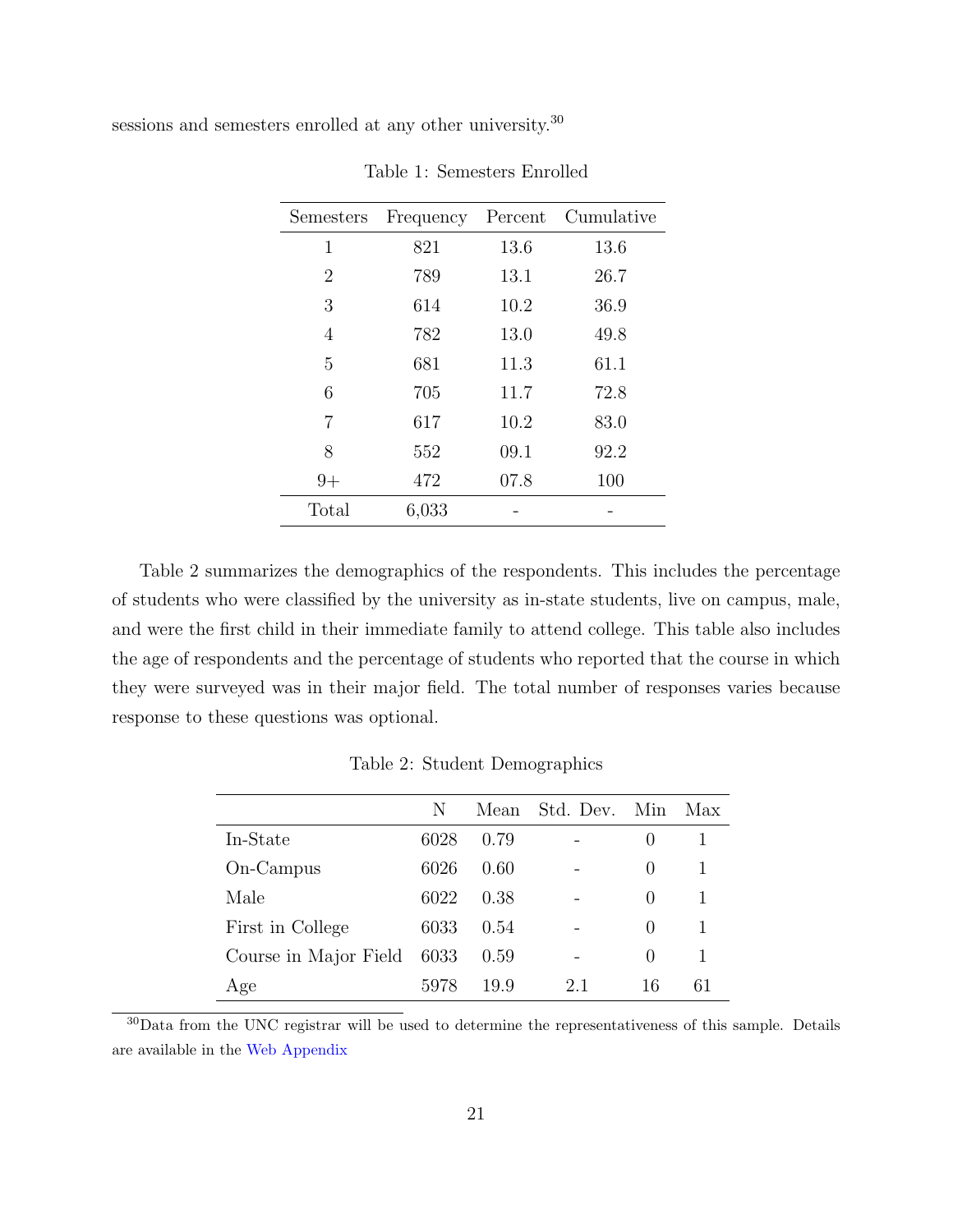Table [3](#page-21-0) summarizes respondents' textbook purchasing decisions; students are separated into two categories: freshmen (defined as enrolled in two or fewer semesters) and upperclassmen. For freshmen, 84% of students decided to purchase the assigned textbook, 5.4% chose to rent the assigned textbook, 5.8% borrowed the textbook from another student, and a small percentage chose to use a copy from the library or to not use the textbook entirely. Upperclassmen tended to purchase the book less frequently, rent more frequently, and chose the other options at roughly the same rate.

<span id="page-21-0"></span>

|                              | Freshmen  |         | Upperclassmen |         |
|------------------------------|-----------|---------|---------------|---------|
| Option                       | Frequency | Percent | Frequency     | Percent |
| Purchased the Textbook       | 1,353     | 84.0    | 3,330         | 75.3    |
| Rented the Textbook          | 87        | 05.4    | 450           | 10.2    |
| Borrowed the Textbook        | 94        | 05.8    | 262           | 05.9    |
| Used a Copy from the Library | 8         | 00.5    | 101           | 02.3    |
| Did not use the Textbook     | 68        | 04.2    | 280           | 06.3    |

Table 3: Students' Beginning of Semester Textbook Decisions

Table [4](#page-22-0) summarizes students' choice of retailers if they purchased the assigned textbook. Observations for courses that assigned textbooks which were not available at online retailers (UNC Coursepacks or Custom Editions) are excluded from this table. Conditional on being able to purchase the assigned textbook through an online retailer, the data show that upperclassmen were more likely to choose to purchase the assigned textbook through an online retailer than freshmen. Perhaps surprisingly, freshmen were more likely to purchase the assigned textbook from another student than upperclassmen. These purchases occurred almost exclusively in the spring semester and appear to be a result of the type of course the freshmen were taking (the supply of textbooks for introductory courses through other students is larger than for more specialized, core courses).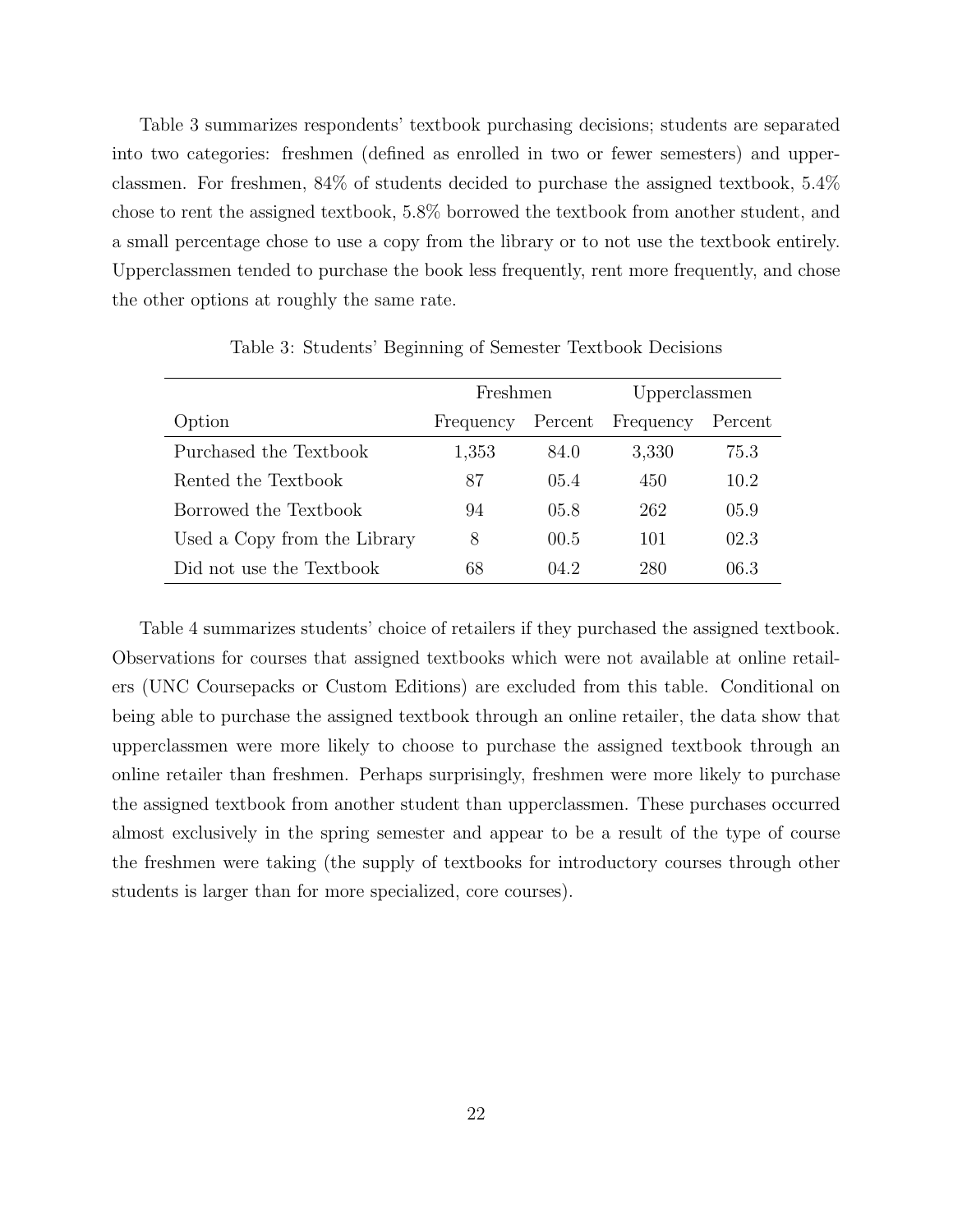<span id="page-22-0"></span>

|                           | Freshmen  |         | Upperclassmen |         |
|---------------------------|-----------|---------|---------------|---------|
| Retailer                  | Frequency | Percent | Frequency     | Percent |
| UNC Student Stores        | 485       | 53.1    | 1,172         | 39.0    |
| Another College Bookstore | 4         | 00.4    | 61            | 02.0    |
| Online Retailer           | 359       | 39.3    | 1,641         | 54.7    |
| Another Student           | 65        | 07.1    | 127           | 04.2    |

Table 4: Students' Retailer Choices

Table [5](#page-22-1) summarizes students choice of online retailer, conditional on purchasing or renting online. The majority of students purchased their textbook through Amazon.com, accounting for more than seven times the purchases of the next leading online retailer, Half.com. Roughly half of all rentals were done through Chegg.com (although this still represents a small proportion of the total number of online purchases and rentals). HTML source codes were collected for eight additional online retailers and two publishing websites, which comprised an additional 8.6% of sales and rentals. Price data were not gathered for 6.8% of the observed sales and rentals (e.g. alibris.com, bookbyte.com).

| Choice of Online Retailer  | Frequency | Percent |
|----------------------------|-----------|---------|
| Amazon                     | 1,613     | 66.9    |
| Half (Ebay)                | 226       | 09.4    |
| Chegg                      | 203       | 08.4    |
| Other (Data Collected)     | 208       | 08.6    |
| Other (Data Not Collected) | 163       | 06.8    |

<span id="page-22-1"></span>Table 5: Students' Online Retailer Choices - Purchased or Rented

Table [6](#page-23-0) contains information on whether students knew about the possibility of renting textbooks at the beginning of the semester and whether they priced the textbook at another physical bookstore, or an online retailer. Evidence that students learn about the availability of product options is seen in students' knowledge of rental options at the beginning of the semester; the vast majority of upperclassmen surveyed were knowledgeable of rental options when making their textbook decision, while a sizable fraction of freshmen were not.

This table also includes the proportion of students who had ever purchased *anything*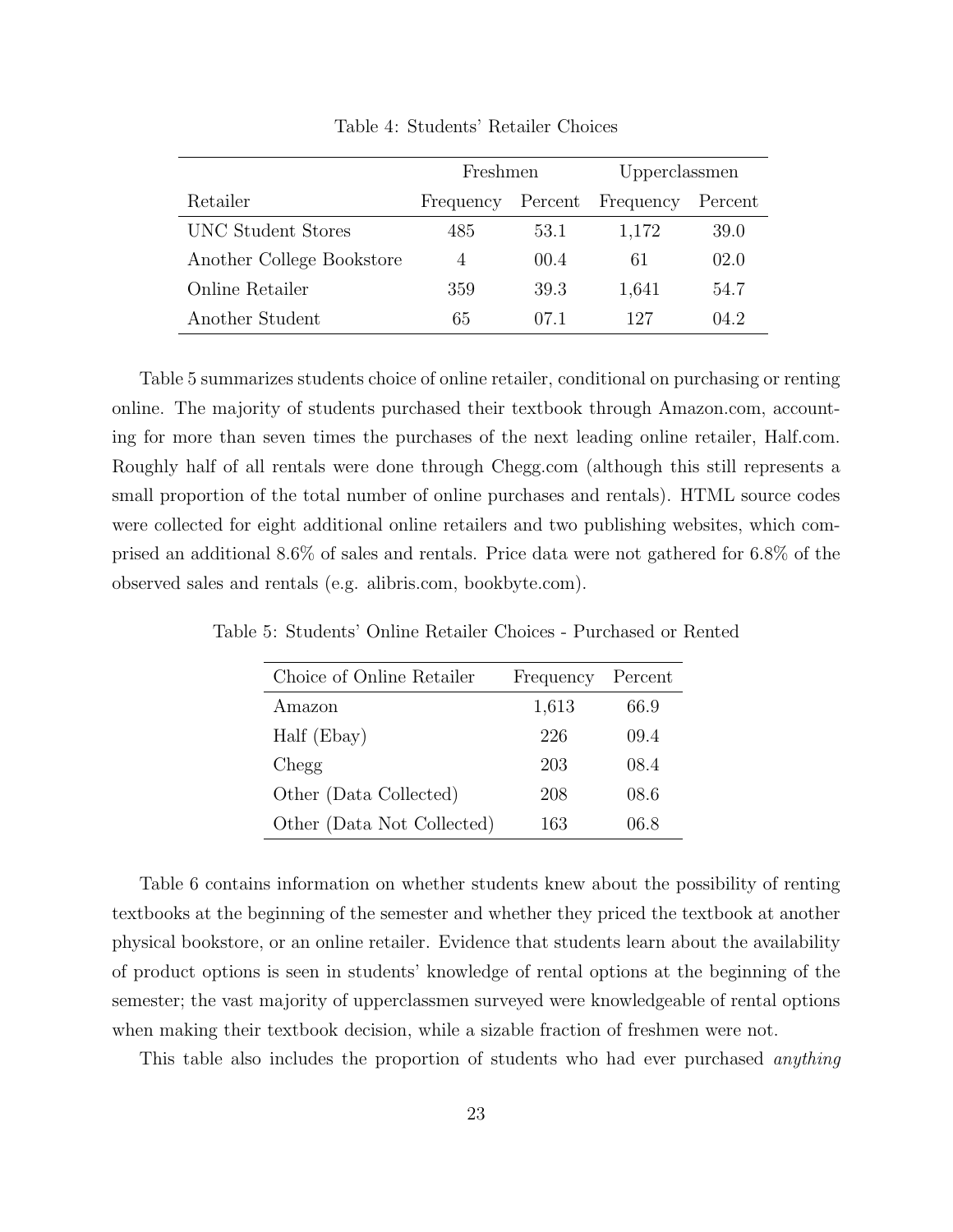<span id="page-23-0"></span>online or ever made an online sale. Nearly all students, freshmen and upperclassmen, had made an online purchase before, but less than half had ever made an online sale before.

|                              | Freshmen Upperclassmen |         |
|------------------------------|------------------------|---------|
|                              | Percent                | Percent |
| Knowledge of Rental Options  | 74.9                   | 93.1    |
| Priced an Online Retailer    | 61.0                   | 74.0    |
| Ever Made an Online Purchase | 95.8                   | 96.7    |
| Ever Made an Online Sale     | 334                    | 44 6    |

Table 6: Students' Purchasing Behavior

Table [7](#page-23-1) summarizes students' stated preferences for aspects important to the decision to buy a new or used textbook and to deciding whether to buy from a physical bookstore or an online retailer.<sup>[31](#page-23-2)</sup>

Table 7: Students' Stated Preferences

<span id="page-23-1"></span>

| <b>Stated Preferences</b>                     | N    |      | Mean Std. Dev. Min | Max |
|-----------------------------------------------|------|------|--------------------|-----|
| New Rather than a Used Textbook               | 6033 | 1.77 | 2.25               | 10  |
| Textbook without Notes, etc.                  | 6033 | 4.00 | 3.09               | 10  |
| Seeing the Textbook Before Purchasing         | 6033 | 3.61 | 2.81               | 10  |
| Receiving the Textbook on the Day of Purchase | 6033 | 3.20 | 2.55               | 10  |
| Confidence in Online Shopping                 | 6033 | 7.36 | 1.81               | 10  |

These stated preferences include responses to the following questions important to the bookstore/online retailer decision:

- How important is seeing the condition of a textbook before purchasing it?
- <span id="page-23-2"></span>• How important is receiving a textbook on the day you purchase it?

<sup>31</sup>Respondents used a sliding scale to report their preferences, with response values ranging from 0 to 10. For example, for the question "How important to you is buying a new rather than a used textbook?", the boundary at zero is labeled, "I am completely indifferent between buying a new and a used textbook." The boundary at a response of ten is labeled, "I will only buy a new textbook." In order to alleviate measurement error decimal responses to the nearest tenth were allowed. See the [Web Appendix](http://forrestspence.web.unc.edu/files/2013/01/TextbooksV9_WebAppendix.pdf) for a screenshot of these questions.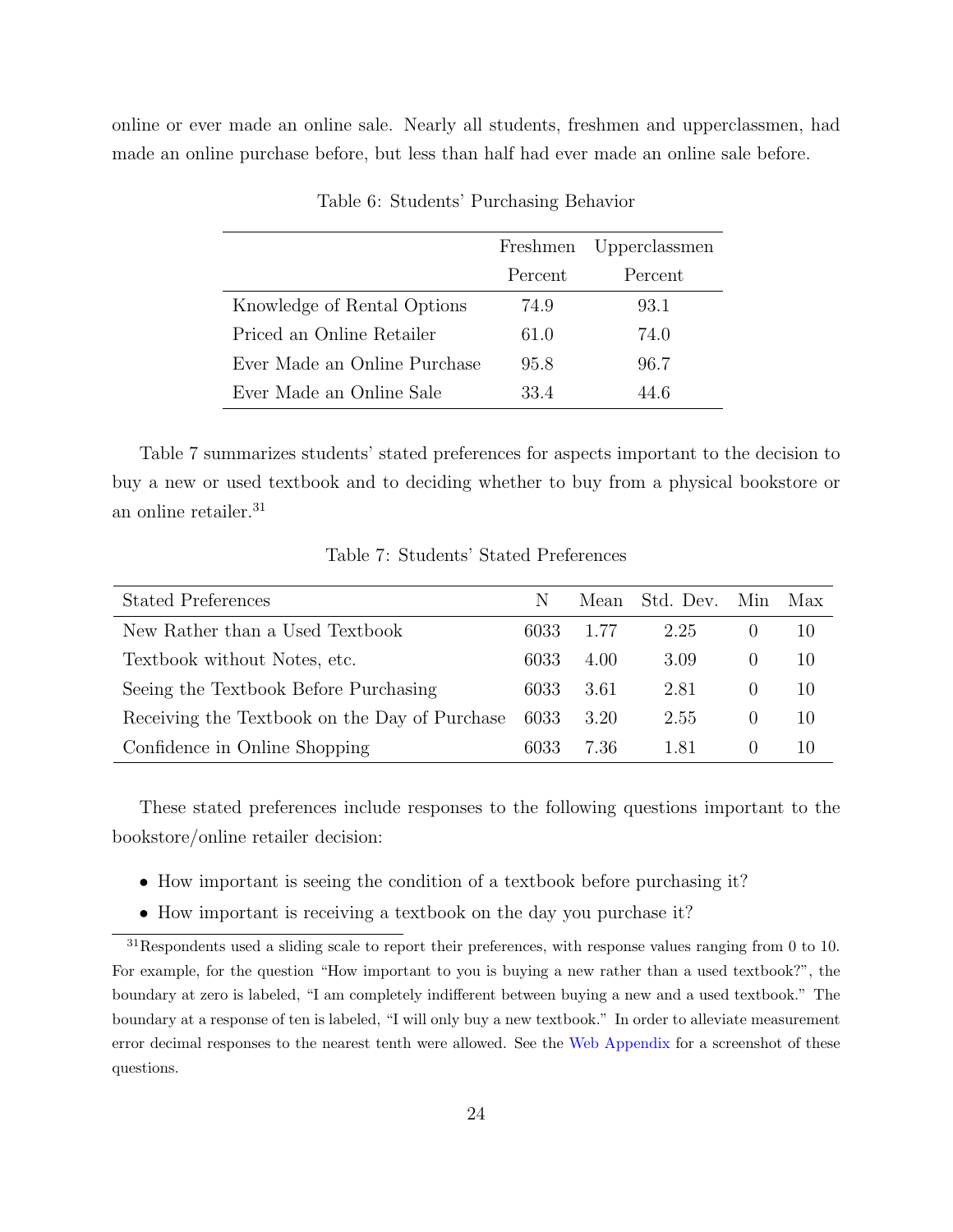• How confident are you that you will be satisfied with an online purchase?

Questions gauging the importance of buying a new rather than a used textbook include the following:

- How important is purchasing a new rather than a used textbook?
- How important is purchasing a textbook without highlighting, dog-ears, or notes already in it?

Students reported placing low importance on purchasing a new rather than a used textbook. Slightly more importance was placed on purchasing a textbook without notes or highlighting in it, seeing the textbook before purchasing it, and receiving the textbook on the day of purchase. The majority of students reported being confident in being satisfied with an online purchase.

Table [8](#page-25-0) reports the correlation between stated preferences.<sup>[32](#page-24-0)</sup> Correlations between stated preferences are of the expected magnitudes and signs. Preferences for purchasing a new rather than a used textbook are positively correlated with preferences for purchasing a textbook with no notes or highlighting. These preferences are also correlated with seeing the book before purchasing it, but to a lesser degree. Preferences important for the bookstore/online retailer decision, the importance of receiving the textbook on the same day and seeing the textbook before purchasing it are also highly correlated.

As expected, confidence in online shopping is negatively correlated with preferences for seeing the textbook and receiving the textbook on the same day. Interestingly, freshmen seem to have stronger preferences for aspects of textbook purchasing that would lead to more new rather than used purchases and more bookstore than online purchases; this lends support to the need to include these measures when examining the effects of experience on purchasing behavior.

<span id="page-24-0"></span><sup>32</sup>P-values are indicated in parentheses.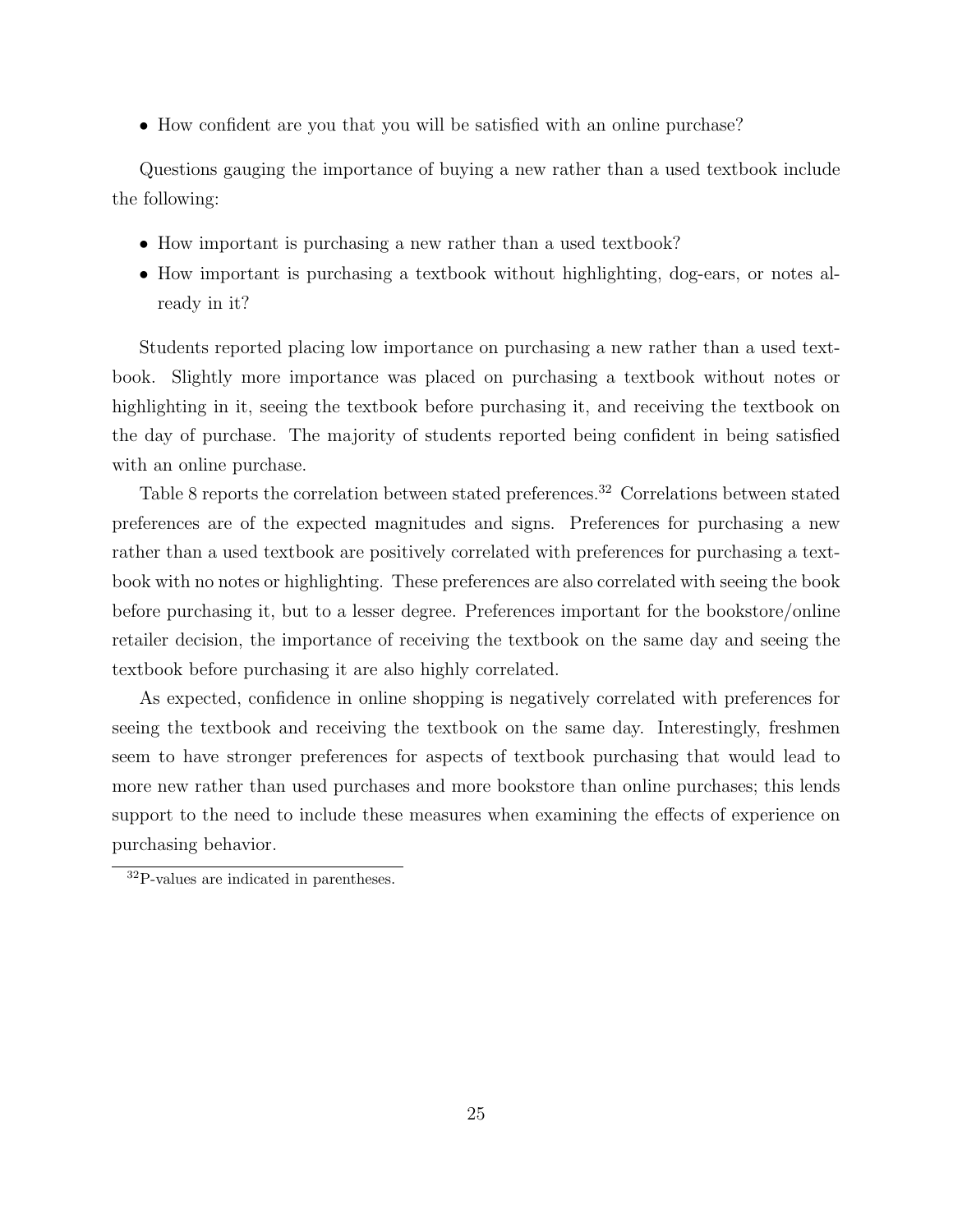<span id="page-25-0"></span>

|                 | New vs. | N <sub>o</sub> | Seeing   | Same    | Online     | Fresh. |
|-----------------|---------|----------------|----------|---------|------------|--------|
|                 | Used    | <b>Notes</b>   | the Book | Day     | Confidence | Dummy  |
| New vs Used     | 1.00    |                |          |         |            |        |
|                 |         |                |          |         |            |        |
| No Notes        | 0.51    | 1.00           |          |         |            |        |
|                 | (0.00)  |                |          |         |            |        |
| Seeing the Book | 0.41    | 0.44           | 1.00     |         |            |        |
|                 | (0.00)  | (0.00)         |          |         |            |        |
| Same Day        | 0.23    | 0.20           | 0.41     | 1.00    |            |        |
|                 | (0.00)  | (0.00)         | (0.00)   |         |            |        |
| Online Conf.    | $-0.06$ | $-0.05$        | $-0.20$  | $-0.20$ | 1.00       |        |
|                 | (0.00)  | (0.00)         | (0.00)   | (0.00)  |            |        |
| Fresh. Dum.     | 0.05    | 0.07           | 0.11     | 0.04    | $-0.09$    | 1.00   |
|                 | (0.00)  | (0.00)         | (0.00)   | (0.00)  | (0.00)     |        |

Table 8: Correlation in Students' Stated Preferences

Table [9](#page-25-1) summarizes who paid for the assigned textbook. Less than half of all students paid for the assigned textbook out of pocket, with slightly more upperclassmen paying for the textbook than freshmen. Of the students who received money from another person to pay for the textbook, the majority received a payment that varied with the cost of the textbook (i.e. parents paid for the entire cost of textbooks, regardless of cost). A much smaller proportion received a fixed payment from another person to cover the cost of the textbook.

Table 9: Distribution of Payments for Textbooks

<span id="page-25-1"></span>

|                                  | Freshmen  |         | Upperclassmen |         |
|----------------------------------|-----------|---------|---------------|---------|
|                                  | Frequency | Percent | Frequency     | Percent |
| Self                             | 446       | 31.4    | 1,677         | 44.9    |
| Another person - Varying Payment | 853       | 60.0    | 1,785         | 47.7    |
| Another person - Fixed Payment   | 48        | 03.4    | 86            | 02.3    |
| Scholarship                      | 74        | 05.2    | 191           | 05.1    |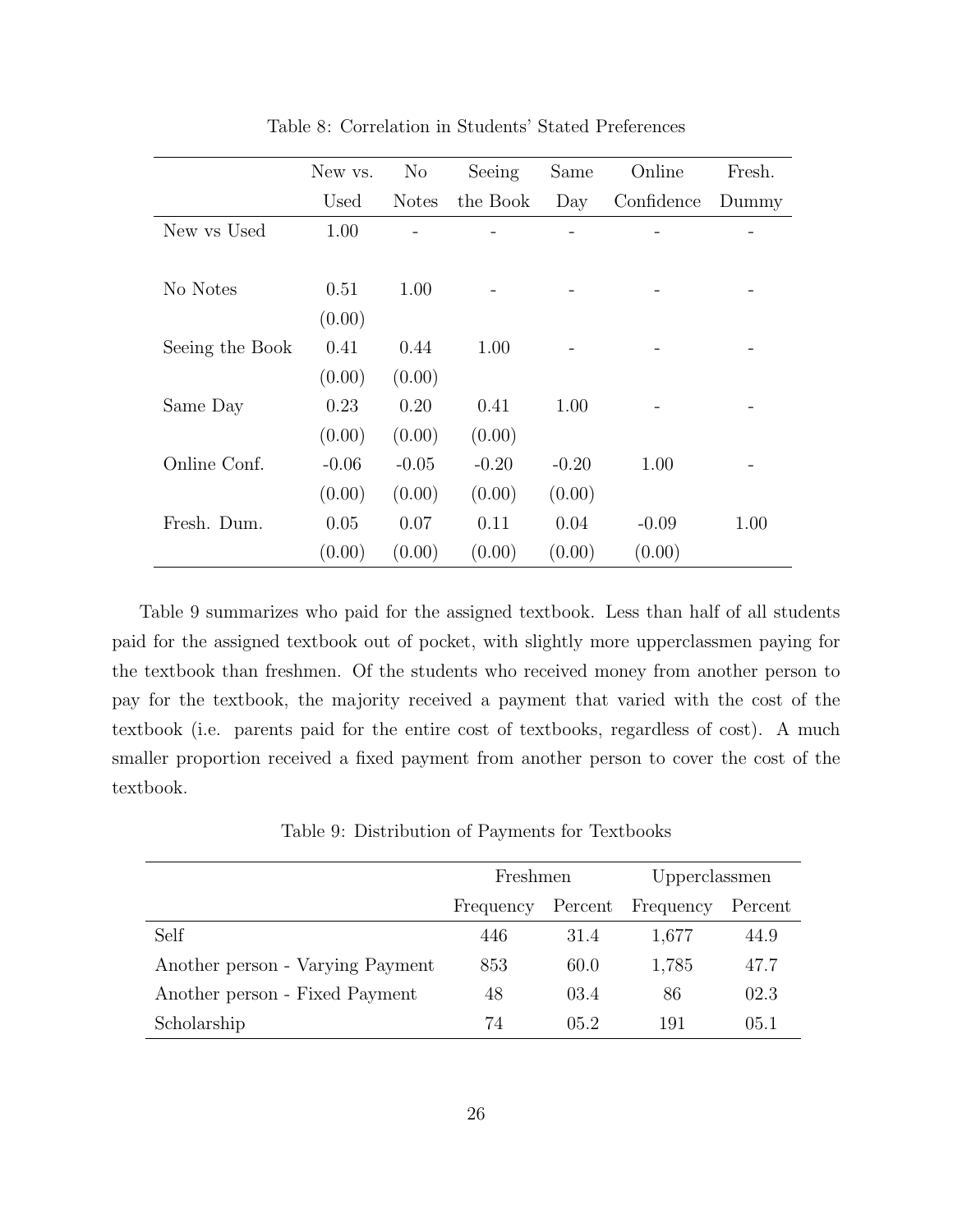# 5 Results

This section first presents parameter estimates for the alternative specific utility function and search cost distribution. This is followed by a discussion of estimated elasticities. I conclude this section with a discussion of model fit and counterfactual results.

# 5.1 Parameter Estimates

Recall that search costs are distributed log-normal according to the following,

$$
c_i \sim \ln \mathcal{N}(\gamma' W_i, \theta^2)
$$
\n<sup>(17)</sup>

Table [10](#page-26-0) presents estimates for the parameters that determine the mean and variance of the search cost distribution. More experienced consumers have significantly lower search costs, although the marginal reduction in search costs from an additional semester is decreasing. Consumers who have made a previous online purchase or have higher levels of stated confidence in online shopping also have significantly lower search costs. The parameters given below imply that the median search cost for a first year student is \$13.33 and \$1.34 for an upper-level student.[33](#page-26-1)

<span id="page-26-0"></span>

| Covariate                                                     | Point Estimate | Standard Error |
|---------------------------------------------------------------|----------------|----------------|
| Constant                                                      | 10.890         | (2.632)        |
| Online Confidence                                             | $-0.894$       | (.227)         |
| First in College                                              | $-0.199$       | (.146)         |
| Prev. Online Purchase                                         | $-5.478$       | (1.54)         |
| Semesters                                                     | $-0.937$       | (.078)         |
| Semesters Squared                                             | 0.0636         | (.002)         |
| $\theta^2$                                                    | 5.34           | (.125)         |
| Notes: $N = 6033$ , Simulation Draws = 50                     |                |                |
| Bootstrapped Standard Errors in Parentheses: 250 Replications |                |                |

Table 10: Search Cost Estimates

<span id="page-26-1"></span><sup>33</sup>The variance of the search cost distribution is very high. Although median search costs are reasonable, mean search costs are relatively large. I plan to experiment with other distributions with positive support in the future (e.g., Gamma).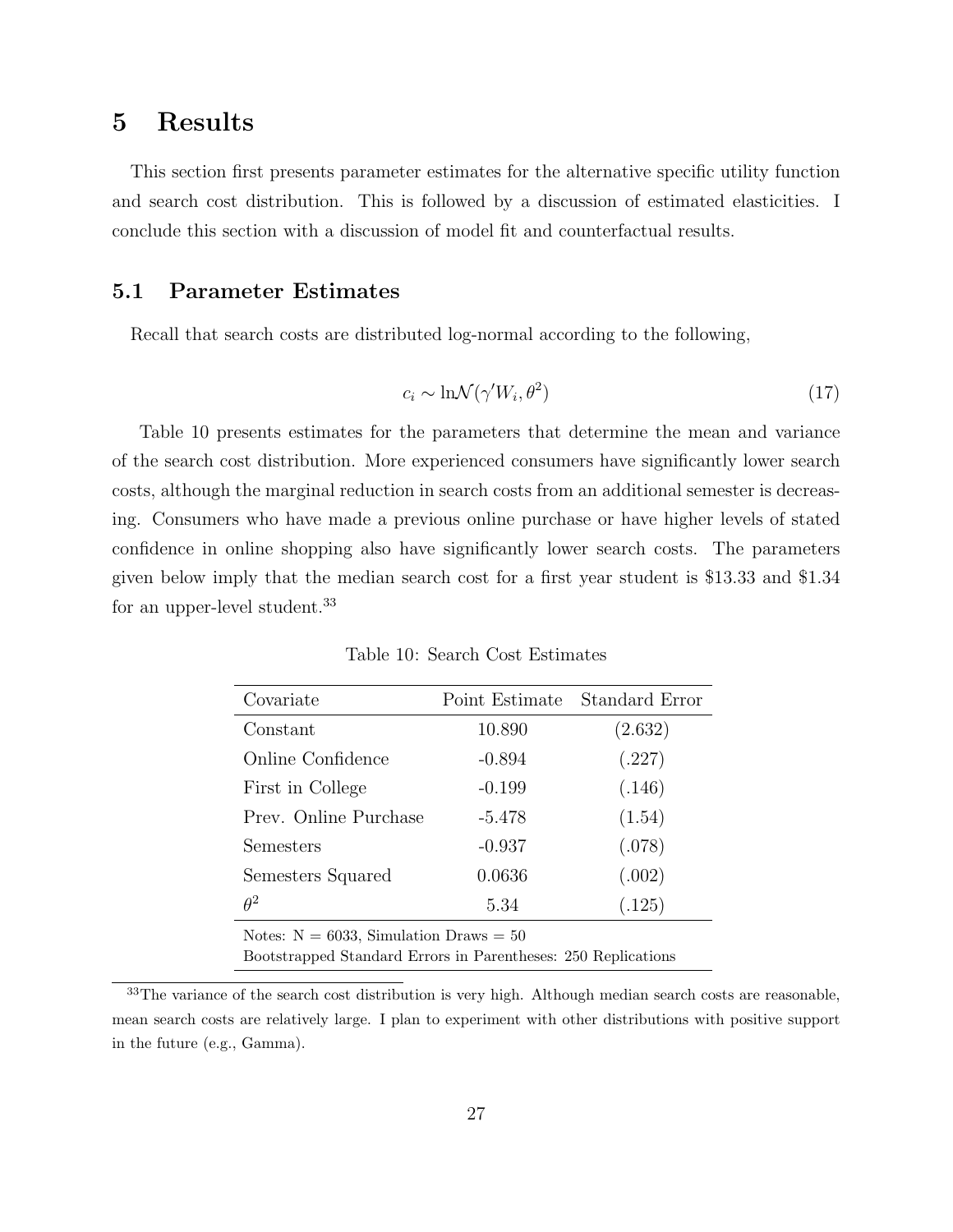Table [11](#page-27-0) presents the parameter estimates for the alternative-specific utility function. Consumers value textbooks less as they progress through school, for courses in their major field, and courses in the spring. Stated preferences are associated with greater valuation of new textbooks. Consumers paying for their textbook out of pocket are more price sensitive than consumers receiving fixed or varying payments.

<span id="page-27-0"></span>

| Covariate                  | Point Estimate | Standard Error |
|----------------------------|----------------|----------------|
| Semesters                  | $-0.286$       | (.002)         |
| Semesters Squared          | 0.016          | (.000)         |
| Course in Major            | $-0.106$       | (.019)         |
| Spring Indicator           | $-0.740$       | (.017)         |
| Preference for New         | 0.087          | (.005)         |
| Preference for Quality     | 0.158          | (.005)         |
| $\alpha$ - Out of Pocket   | $-0.560$       | (.010)         |
| $\alpha$ - Fixed Payment   | $-0.204$       | (.031)         |
| $\alpha$ - Varying Payment | $-0.309$       | (.007)         |
| $\alpha$ - Scholarship     | $-0.964$       | (.008)         |
| Continuation Value         | 0.234          | (.040)         |
|                            |                |                |

Table 11: Utility Parameter Estimates

Notes:  $N = 6033$ , Simulation Draws = 50

Bootstrapped Standard Errors in Parentheses: 250 Replications

### 5.2 Elasticities

Table [12](#page-29-0) presents simulated price elasticities. Demand for the bookstore alternatives is inelastic, with upper-level students (parentheses) having slightly more elastic demand than first-year students (brackets). This implies that bookstore profits would unambiguously increase from an increase in prices. This counterintuitive result is likely due to features of the textbook market. The first feature is that the campus bookstore is not necessarily profit maximizing. Bookstore residuals are used to support non-athletic scholarship and fellowship programs of the university.[34](#page-27-1)

<span id="page-27-1"></span><sup>&</sup>lt;sup>34</sup>In addition to this, there is already public sentiment against the rising costs of textbooks at the campus bookstore. In 2006, a UNC subcommittee was formed to review the rising costs of textbooks. It's possible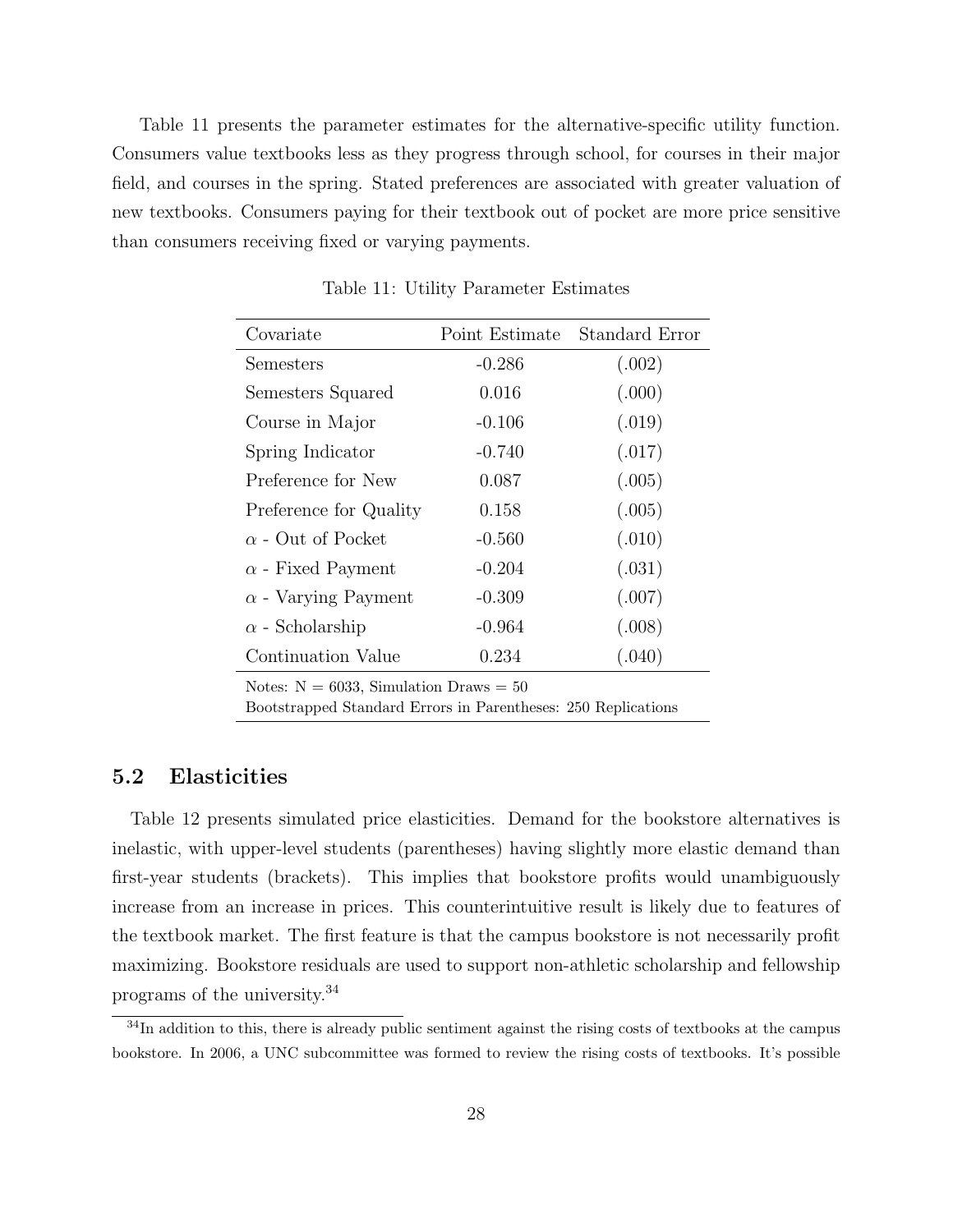Demand is also inelastic for the online alternatives. This implies that if all online retailers and marketplace sellers raised their prices, overall profits would be increased. However, the price elasticity of demand for an individual seller on an online marketplace is likely much more elastic (relative to the entire market).

Because first-year students have higher search costs, they substitute into bookstore alternatives more frequently than upper-year students, while upper-level students are more likely to substitute into online alternatives. First year students are more likely to substitute into the outside option if bookstore prices increase, while the upper-year students are more likely to substitute into the outside option if the price of online alternatives increase.

that the bookstore does not charge the static profit maximizing price to reduce future objections about rising textbook prices (and potential negative publicity).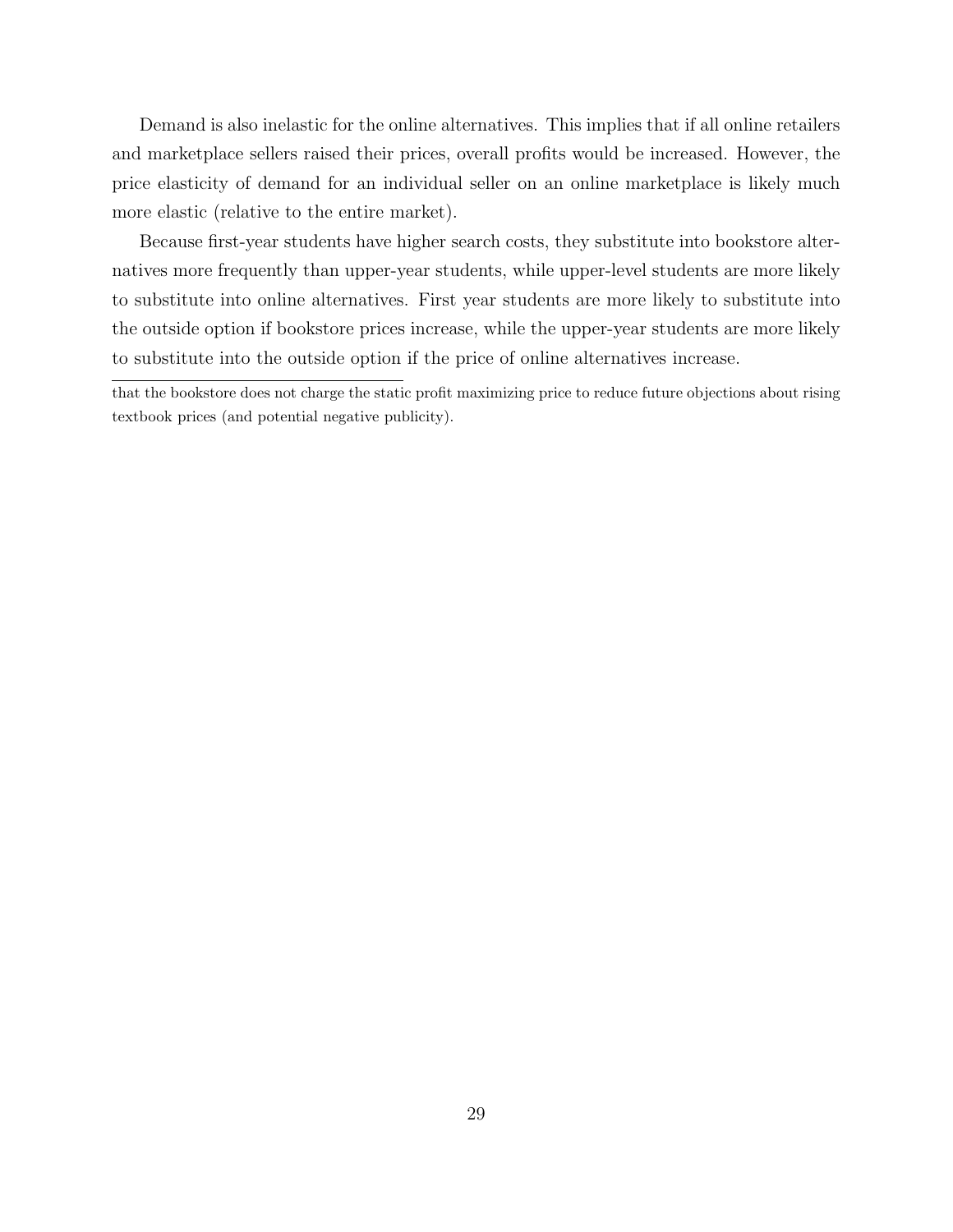<span id="page-29-0"></span>

|                  | Outside | New/           | Used/          | New/      | Used/     | Rental    |
|------------------|---------|----------------|----------------|-----------|-----------|-----------|
|                  | Option  | <b>Bkstore</b> | <b>Bkstore</b> | Online    | Online    |           |
| Outside Option   |         | 0.09           | 0.08           | 0.06      | 0.09      | 0.04      |
|                  |         | [0.15]         | [0.10]         | [0.05]    | [0.08]    | [0.02]    |
|                  |         | (0.07)         | (0.07)         | (0.06)    | (0.09)    | (0.04)    |
| New / Bookstore  |         | $-0.30$        | 0.08           | 0.05      | 0.06      | 0.03      |
|                  |         | $[-0.27]$      | [0.10]         | [0.05]    | [0.05]    | [0.02]    |
|                  |         | $(-0.31)$      | (0.07)         | (0.05)    | (0.06)    | (0.03)    |
| Used / Bookstore |         | $0.08\,$       | $-0.29$        | $0.04\,$  | 0.06      | 0.03      |
|                  |         | [0.09]         | $[-0.28]$      | [0.04]    | [0.04]    | [0.02]    |
|                  |         | (0.06)         | $(-0.30)$      | (0.04)    | (0.08)    | (0.04)    |
| New $/$ Online   |         | $0.06\,$       | $0.05\,$       | $-0.33$   | 0.11      | $0.05\,$  |
|                  |         | [0.06]         | [0.08]         | $[-0.31]$ | [0.11]    | [0.02]    |
|                  |         | (0.06)         | (0.05)         | $(-0.35)$ | (0.11)    | (0.05)    |
| Used / Online    |         | $0.05\,$       | 0.05           | 0.08      | $-0.32$   | $0.05\,$  |
|                  |         | [0.06]         | [0.05]         | [0.07]    | $[-0.29]$ | [0.04]    |
|                  |         | (0.05)         | (0.05)         | (0.08)    | $(-0.33)$ | (0.06)    |
| Rental           |         | 0.06           | 0.07           | $0.07\,$  | 0.15      | $-0.41$   |
|                  |         | [0.07]         | [0.07]         | [0.05]    | [0.12]    | $[-0.35]$ |
|                  |         | (0.06)         | (0.07)         | (0.07)    | (0.15)    | $(-0.44)$ |

Table 12: Elasticity Estimates

Notes:  $N = 4234$ . Excludes textbook obs. not offered online and new/bkstr. price  $\lt$  \$40. Unbracketed results denote percentages for first-year and upper-level students. Brackets denote first-year students. Parentheses denote upper-level students. Elasticities are calculated by increasing the price of the column alternative by 10%.

# 5.3 Counterfactuals and Model Fit

The first two columns of Table [13](#page-31-0) report observed choice probabilities and simulated choice probabilities. The model does a fairly good job of matching observed choice probabilities. All simulated choice probabilities are within three percentage points of the observed choice probabilties. The last row of Table [13](#page-31-0) reports the actual percentage of individuals who search and the simulated percentage of individuals who search. Again, the model fits well,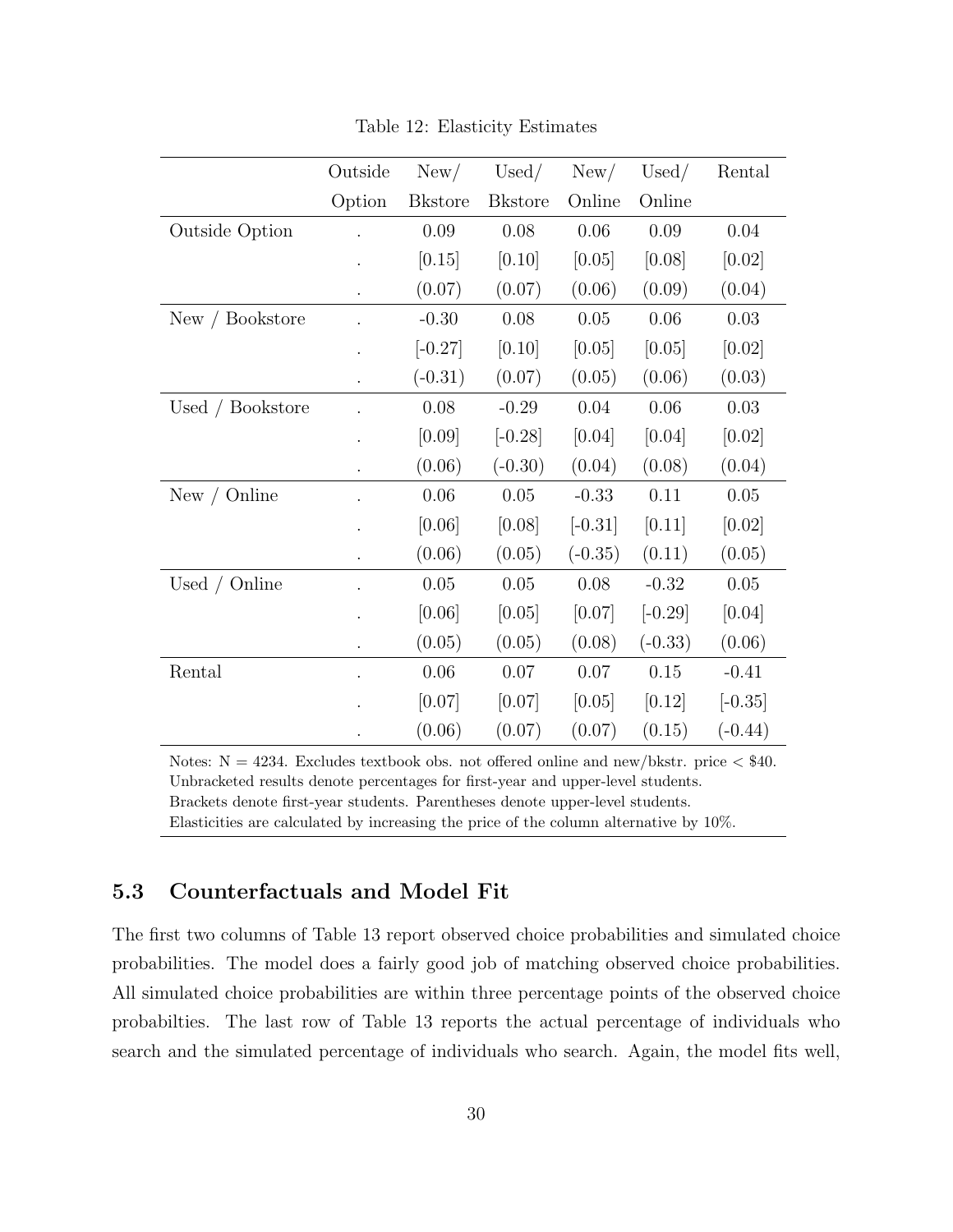only slightly under-predicting the amount of search for upper-level students.

The third column of Table [13](#page-31-0) reports the simulated choice probabilities for a counterfactual where all consumers' search costs are drawn from the same distribution as first semester consumers (while holding their other observable characteristics constant). The fourth column presents the percentage change from column two to column three. Assigning upper-level students search costs for inexperienced consumers reduces online choices by roughly twenty percent, search by seventeen percent, and leads to an average welfare loss of \$5.15 for upperlevel students.

The fifth and sixth columns are similar to the third and fourth columns, but correspond to a counterfactual in which all consumers' search costs are drawn from the same distribution as eighth semester students. In this counterfactual, inexperienced consumers decrease the frequency with which they choose the outside option by sixteen percent, reduce bookstore purchases by approximately sixteen percent, and increase online purchases/rentals by sixteen to nineteen percent. Search increases by twenty percent and the average welfare gain is \$8.49 for inexperienced consumers.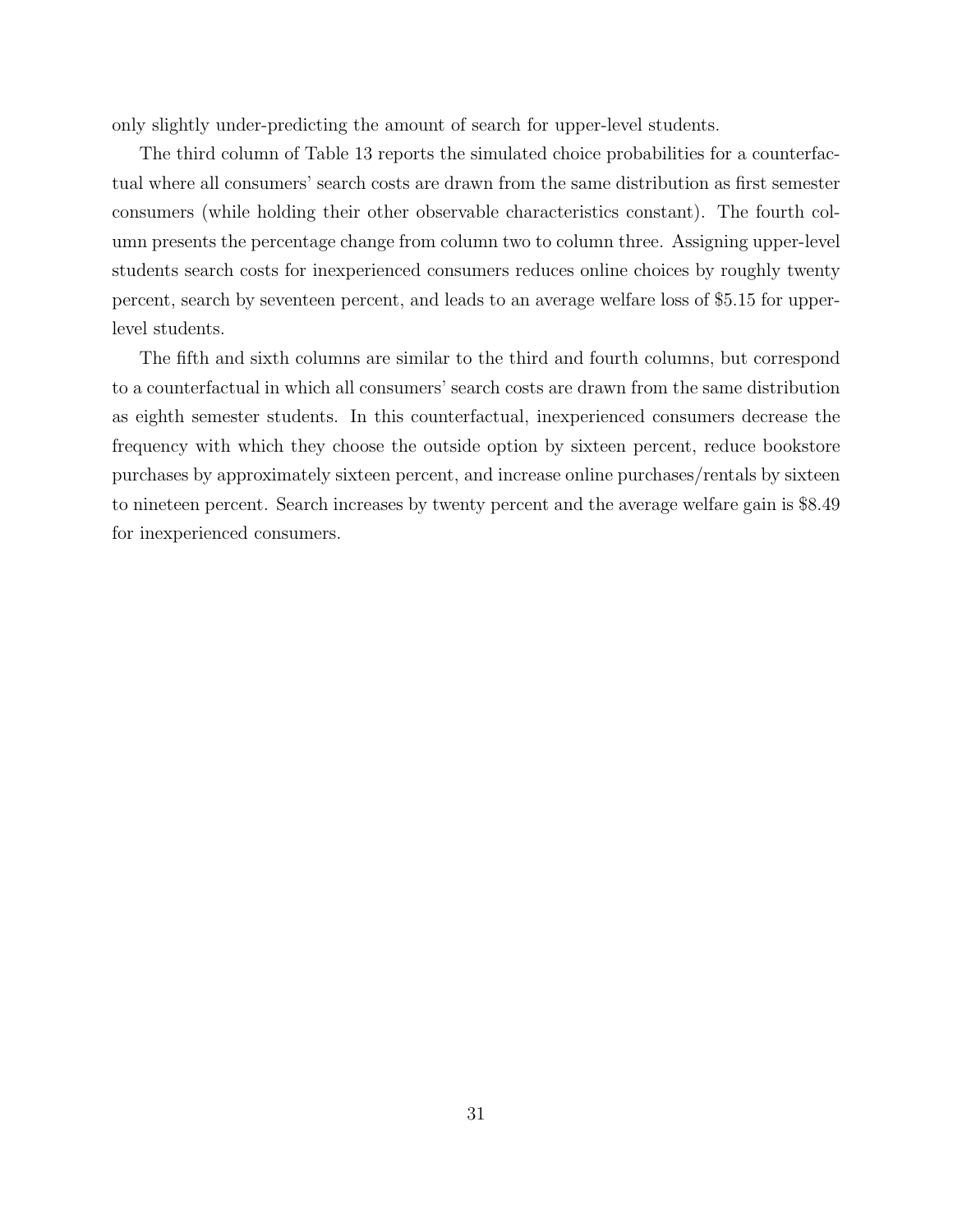<span id="page-31-0"></span>

|            | Actual     | <b>Baseline</b>   | $1^{st}$ Semester | Percent   | $8^{th}$ Semester | Percent   |
|------------|------------|-------------------|-------------------|-----------|-------------------|-----------|
|            | Percentage | Prediction $(\%)$ | Costs $(\%)$      | Change    | Costs $(\%)$      | Change    |
| Outside    | 17.2       | 16.3              | 18.2              | 11.4      | 15.7              | $-3.8$    |
| Option     | [13.5]     | [11.0]            | $[11.4]$          | [3.4]     | $[9.3]$           | $[-15.9]$ |
|            | (18.3)     | (17.8)            | (20.1)            | (12.9)    | (17.5)            | $(-1.5)$  |
| New/       | 19.4       | 18.6              | $20.5\,$          | $10.0$    | 17.4              | $-6.5$    |
| Bookstore  | $[26.1]$   | [24.1]            | [24.6]            | $[2.2]$   | [19.8]            | $[-17.8]$ |
|            | (17.6)     | (17.1)            | (19.4)            | (13.3)    | (16.8)            | $(-1.6)$  |
| Used/      | 15.5       | 18.7              | 20.6              | 10.1      | 17.7              | $-5.6$    |
| Bookstore  | $[17.6]$   | $[22.2]$          | $[22.7]$          | $[2.2]$   | $[18.7]$          | $[-15.6]$ |
|            | (13.9)     | (17.7)            | (20.0)            | (13.1)    | (17.4)            | $(-1.7)$  |
| New/       | $12.1\,$   | $15.0\,$          | 12.7              | $-15.4$   | 15.8              | $5.5\,$   |
| Online     | [11.8]     | [14.5]            | $[13.9]$          | $[-3.5]$  | [16.7]            | [15.3]    |
|            | (12.2)     | (15.2)            | (12.2)            | $(-19.8)$ | (15.5)            | (1.7)     |
| Used/      | $24.3\,$   | $22.2\,$          | 18.7              | $-15.8$   | 23.3              | $5.5\,$   |
| Online     | [19.1]     | $[20.1]$          | [19.4]            | $[-3.6]$  | [23.4]            | $[16.2]$  |
|            | (25.8)     | (22.8)            | (18.2)            | $(-20.3)$ | (23.2)            | (1.7)     |
| Rental     | 11.4       | 9.1               | 7.7               | $-15.6$   | 9.6               | $5.6\,$   |
|            | [8.2]      | [8.2]             | $[7.9]$           | $[-3.1]$  | [9.5]             | $[16.3]$  |
|            | (12.3)     | (9.4)             | (7.5)             | $(-20.0)$ | (9.6)             | (1.7)     |
| Search     | $73.5\,$   | 70.7              | $59.2\,$          | $-14.2$   | 74.9              | 5.9       |
| Percentage | [63.8]     | [63.3]            | [61.1]            | $[-3.5]$  | $[75.6]$          | [19.5]    |
|            | (76.3)     | (72.8)            | (58.1)            | $(-17.5)$ | (74.1)            | (1.8)     |

Table 13: Search Cost Counterfactuals and Model Fit

Notes:  $N = 4234$ . Excludes individuals with textbooks not offered online and new bookstore price  $\langle $40$ . Unbracketed results denote percentages for first-year and upper-level students.

Brackets denote first-year students. Parentheses denote upper-level students.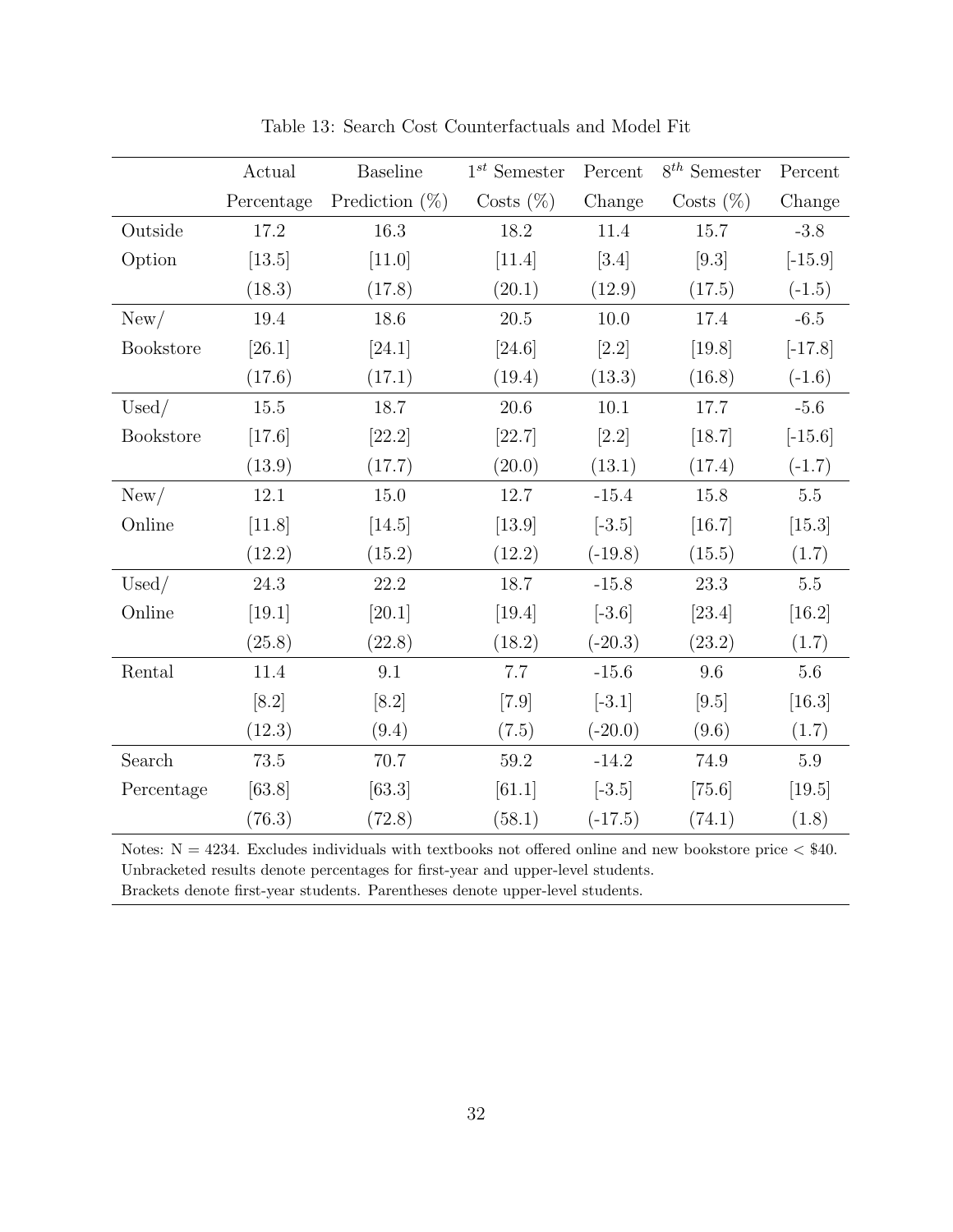# 6 Conclusion

This paper finds significant differences in consumers' search and purchasing behavior across levels of market experience. After controlling for consumer, course, and textbook characteristics that are correlated with experience, consumers' decision making is still markedly different across experience levels due to changes in consumers' expected value of search. These results imply that policies that provide information to consumers about characteristics of the online textbook market would yield significant benefits to inexperienced consumers. Moreover, these results carry additional weight in markets with positive externalities. I find that information leads to more search which induces market participation for marginal consumers who were not willing to pay the pre-search price. In markets with positive externalities, such as textbooks (education) and alternative energy (pollution reduction), informational policies that alleviate uncertainty about market-level characteristics are a fiscally responsible way of increasing market participation, and hence welfare.

This paper takes advantage of an exogenous measure of experience in the college textbook market (semesters enrolled), but there are tradeoffs associated with using this measure. I am able to capture average changes across consumers as gain experience in the market, but am not able to identify the precise signals that consumers are receiving. There are a number of potential signals that consumers receive in this market: past searches or interactions with other market participants (peer effects) are two possible sources. This paper is further limited in its identification of the characteristics of the market that consumers are learning about. In a separate paper with Brett Matsumoto, we find that inexperienced consumers have biased expectations about the price of textbooks in the online market, but that these expectations tend to converge to the empirical mean with experience [\(Matsumoto and Spence, 2013\)](#page-34-9).

A natural followup question to this paper is whether firms are able to extract surplus from inexperienced consumers in the form of price discrimination or some other mechanism (e.g., revisionary behavior). Understanding firm responses to heterogeneity in consumer experience is important for policies related to both improving consumer outcomes and developing anti-trust policy. In markets such as durable goods markets, a large proportion of consumers will have made relatively few purchases. If inexperienced consumers are less likely to search unfamiliar or new retailers, than this represents a barrier to entry for new firms. These information frictions may therefore warrant stricter merger policy in markets where consumers tend to be inexperienced.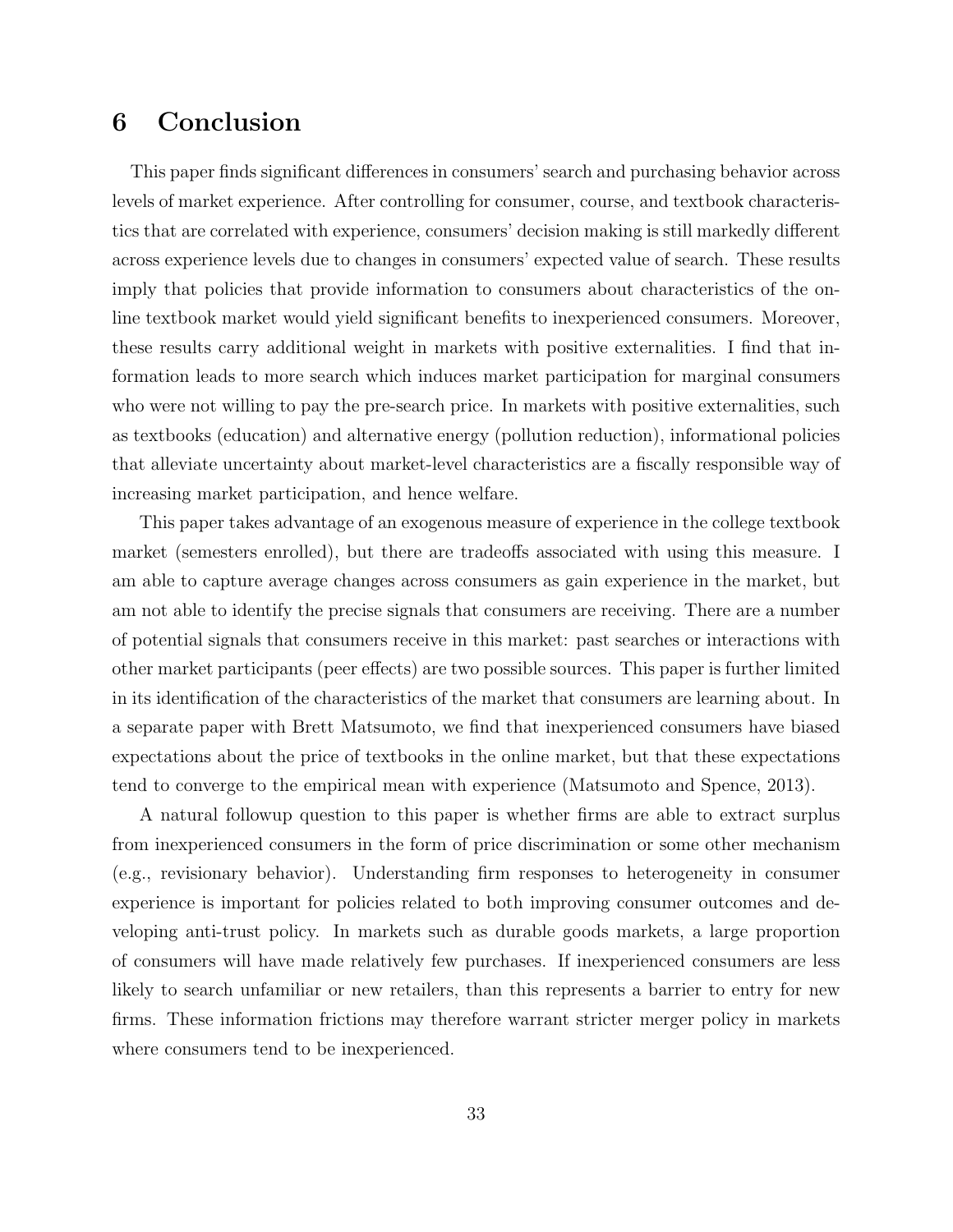# References

- <span id="page-33-2"></span>Ackerberg, D. (2001). Empirically Distinguishing Informative and Prestige Effects of Advertising. RAND Journal of Economics, 32(2):316–333.
- Ackerberg, D. (2003). Advertising, Learning, and Consumer Choice in Experience Good Markets: an Empirical Examination. International Economic Review, 44(3):1007–1040.
- <span id="page-33-6"></span>Bresnahan, T., Stern, S., and Trajtenberg, M. (1997). Market Segmentation and the Sources of Rents from Innovation: Personal Computers in the Late 1980s. RAND Journal of Economics, 28(0):S17–S44.
- <span id="page-33-3"></span>Bruno, H. and Vilcassim, W. (2008). Structural Demand Estimation with Varying Product Availability. Marketing Science, 33(2).
- Carlson, J. and Pescatrice, D. (1980). Persistent Price Distributions. Journal of Economics and Business, 33(1):21–27.
- <span id="page-33-4"></span>Conlon, C. and Mortimer, J. (2012). Demand Estimation Under Incomplete Product Availability. Working Paper.
- <span id="page-33-0"></span>Crawford, G. and Shum, M. (2005). Uncertainty and Learning in Pharmaceutical Demand. Econometrica, 173(4):1137–1173.
- De los Santos, B. (2008). Consumer Search on the Internet. Working Paper.
- <span id="page-33-5"></span>De los Santos, B., Hortacsu, A., and Wildenbeest, M. (2012). Testing Models of Consumer Search using Data on Web Browsing and Purchasing Behavior. American Economic Review, 102(6).
- Erdem, T. and Keane, M. (1996). Decision-making Under Uncertainty: Capturing Dynamic Brand Choice Processes in Turbulent Consumer Goods Markets. Marketing Science,  $15(1):1-20.$
- <span id="page-33-1"></span>Hong, G. and Shum, M. (2006). Using Price Distributions to Estimate Search Costs. RAND Journal of Economics, 37(2):257–275.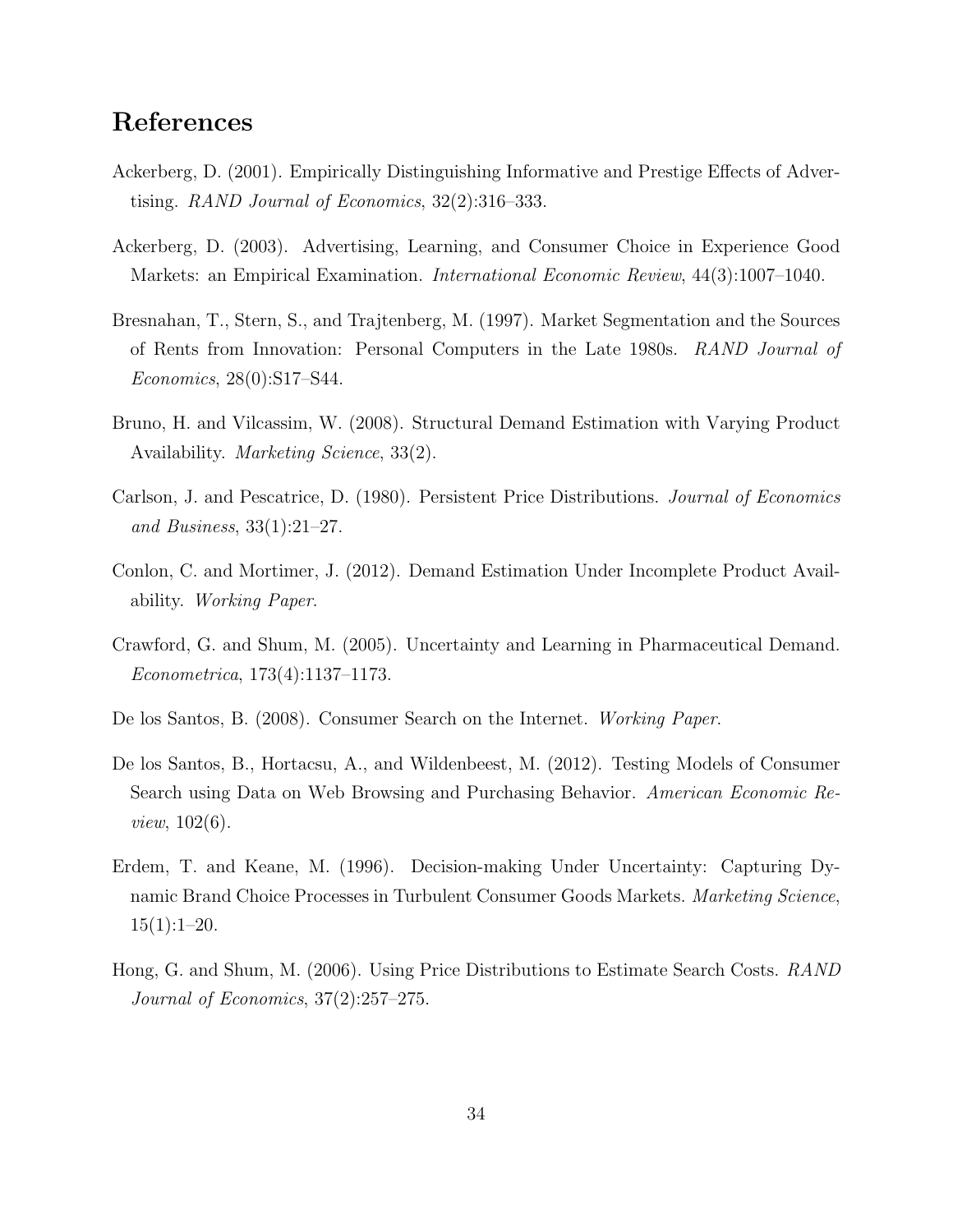- <span id="page-34-0"></span>Hortaçsu, A. and Syverson, C. (2004). Product Differentiation, Search Costs, and Competition in the Mutual Fund Industry: A Case Study of S&P 500 Index Funds. Quarterly Journal of Economics, 119(2):403–456.
- <span id="page-34-2"></span>Howard, J. and Sheth, J. (1969). The Theory of Buyer Behavior. John Wiley and Sons, New York.
- <span id="page-34-1"></span>Koulayev, S. (2012). Estimating Demand in Search Markets: The Case of Online Hotel Bookings. Federal Reserve Bank of Boston Working Paper No. 09-16.
- Koulayev, S. (2013). Search with Dirichlet Priors: Estimation and Implications for Consumer Demand. Journal of Business and Economic Statistics.
- <span id="page-34-7"></span>Marvel, H. (1978). Competition and Price Levels in the Retail Gasoline Market. Review of Economics and Statistics, 60(2):252–258.
- <span id="page-34-9"></span>Matsumoto, B. and Spence, F. (2013). Price Beliefs and Experience: Do Consumers' Beliefs Converge to Empirical Distributions with Repeated Purchases? Working Paper.
- Mehta, N., Rajiv, S., and Srinivasan, K. (2003). Price Uncertainty and Consumer Search: A Structural Model of Consideration Set Formation. Marketing Science, 22(1):58–84.
- <span id="page-34-6"></span>Moraga-González, J., Sándor, Z., and Wildenbeest, M. (2009). Consumer Search and Prices in the Automobile Market. Working Paper.
- <span id="page-34-3"></span>Newell, A. and Simon, H. (1972). Human Problem Solving. Prentice Hall, Englewood Cliffs, NJ.
- Pires, T. (2013). Consideration Sets in Storable Goods Markets. Working Paper.
- <span id="page-34-8"></span>Pratt, J., Wise, D., and Zeckhauser, R. (1979). Price Differences in almost Competitive Markets. Quarterly Journal of Economics, 93(2):189–211.
- <span id="page-34-5"></span>Sorensen, A. (2001). An Empirical Model of Heterogeneous Consumer Search for Retail Prescription Drugs. NBER Working Paper 8548.
- <span id="page-34-4"></span>Sovinsky Goeree, M. (2008). Limited Information and Advertising in the U.S. Personal Computer Industry. Econometrica, 76(5):1017–1074.